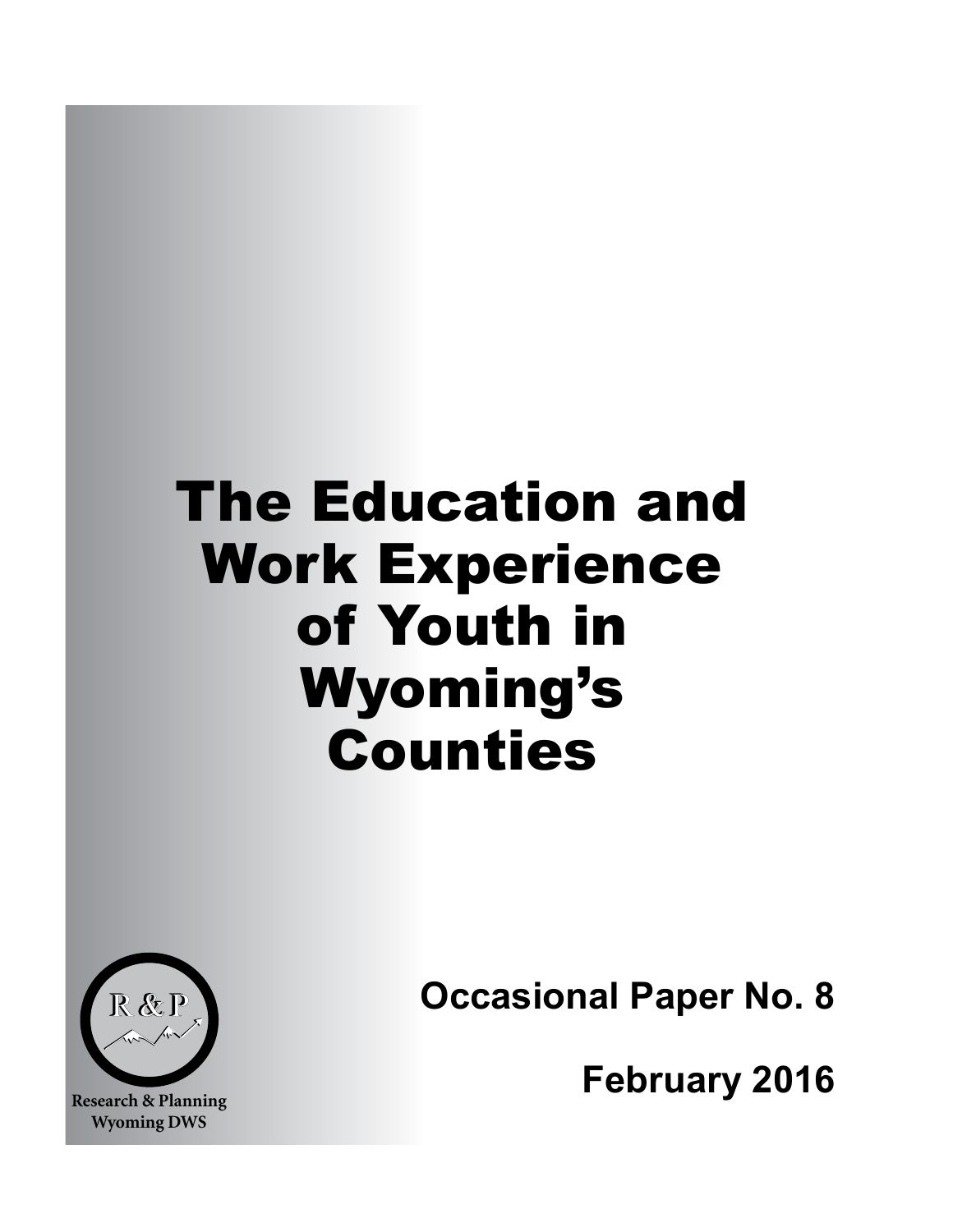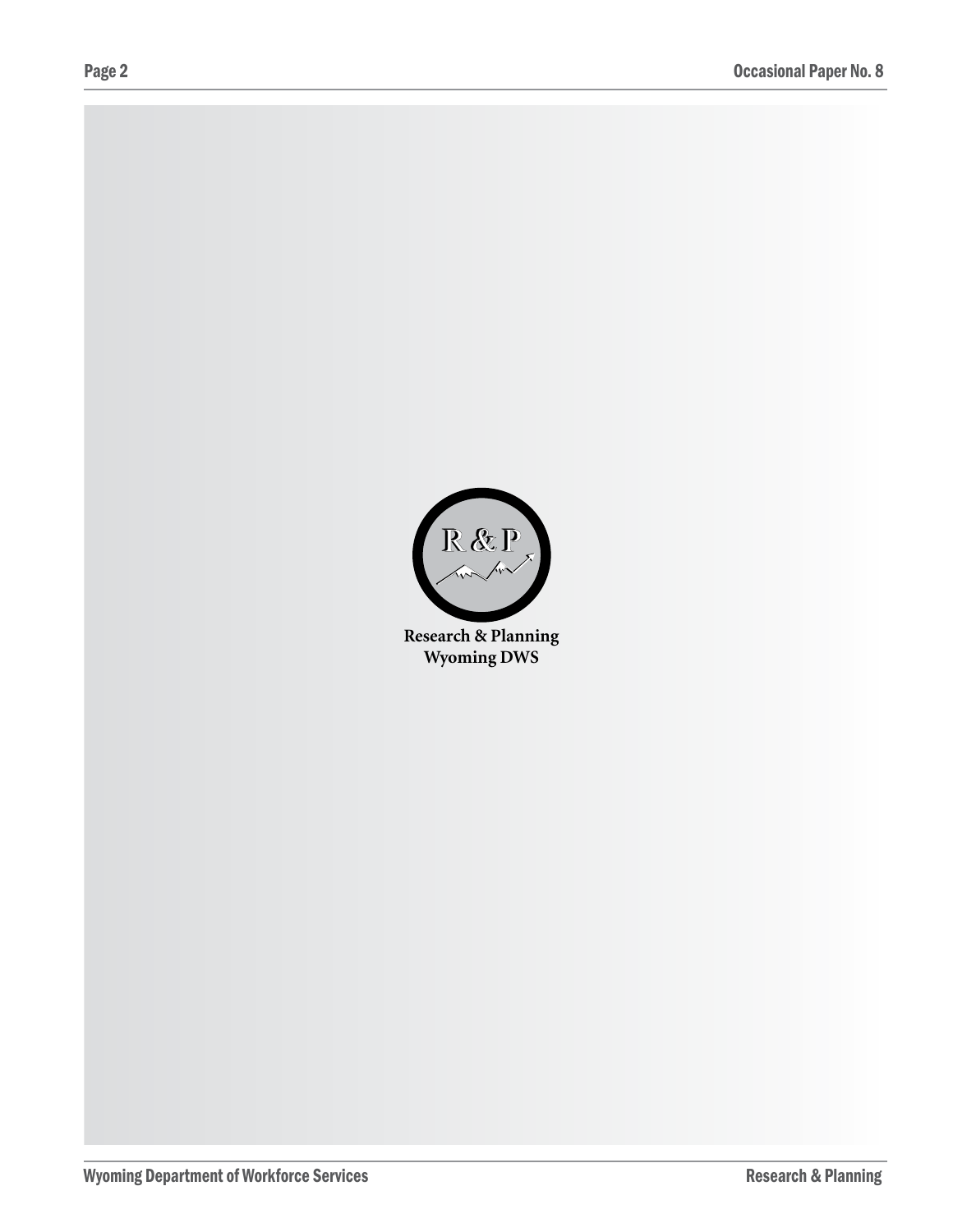# The Education and Work Experience of Youth in Wyoming's Counties

### **February 2016**

**Wyoming Department of Workforce Services** John Cox, Director

**Internet Address: http://doe.state.wy.us/LMI/**

#### **Research & Planning**

Tom Gallagher, Manager

**Author:** Lynae Mohondro, Senior Research Analyst **Graphics and Pagination by:** Michael Moore, Editor **Methodology by:** Tony Glover, Workforce Information Supervisor

#### **Edited by:**

David Bullard, Valerie A. Davis, Katelynd Faler, Matthew Halama, Patrick Harris, Ty Martinez, Lynae Mohondro, and Michael Moore

#### **Submitted for Preliminary Review February 2016.**

©2016 by the Wyoming Department of Workforce Services, Research & Planning

#### **Department of Workforce Services Nondiscrimination Statement**

The Department of Workforce Services does not discriminate on the basis of race, color, religion, national origin, sex, age, or disability. It is our intention that all individuals seeking services from our agency be given equal opportunity and that eligibility decisions be based upon applicable statutes, rules, and regulations.

#### **Research & Planning**

P.O. Box 2760 Casper, WY 82602 Phone: (307) 473-3807 Fax: (307) 473-3834

**R&P Website: http://doe.state.wy.us/LMI/ URL for this publication and the full report: http://doe.state.wy.us/LMI/occasional/occ8.pdf**

**"Your Source for Wyoming Labor Market Information"**

### **Who We Are**

Research & Planning (R&P) functions as an exclusively statistical entity within the Wyoming Department of Workforce Services. R&P collects, analyzes, and publishes timely and accurate labor market information (LMI) meeting established statistical standards. We work to make the labor market more efficient by providing the public and the public's representatives with the information needed for evidencebased, informed decision making.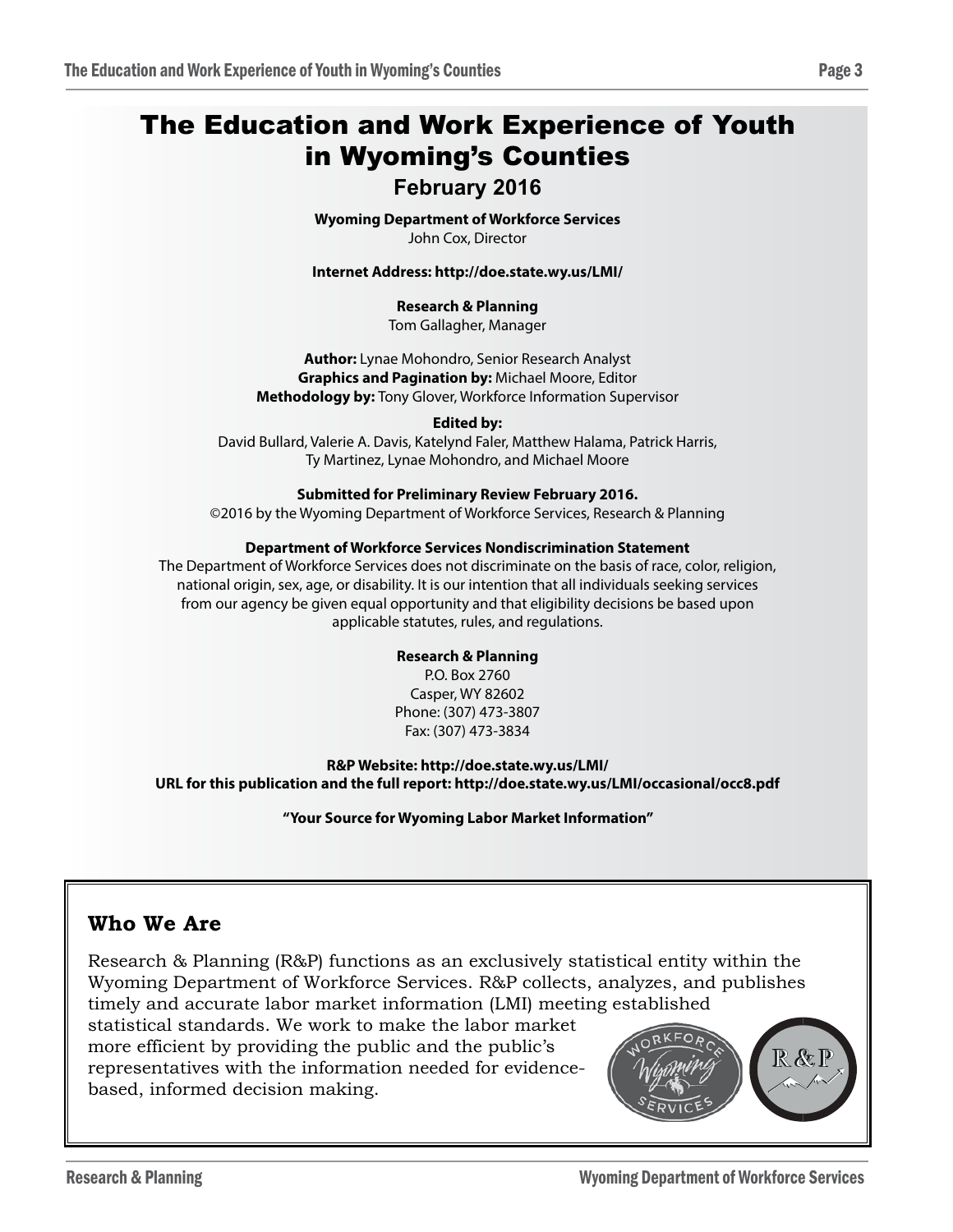# **Table of Contents**

## **Available Online: Related Publications and Presentations**

*A Decade Later: Tracking Wyoming's Youth into the Labor Force*

**http://doe.state.wy.us/LMI/w\_r\_research/A\_Decade\_Later.pdf**

This publication explores issues related to exporting Wyoming's youth and lays a foundation to better understand forthcoming research on the Hathaway Scholarship program, which provides tuition assistance to Wyoming's youth who attend the state's colleges and the University of Wyoming.



**http://doe.state.wy.us/LMI/education\_we\_connect/WDQI\_Pub1.pdf**

This report is the first of its kind produced by the Research & Planning (R&P) section of the Wyoming Department of Workforce Services, and represents an attempt to describe, in statistical form, the numbers of high school students working in Wyoming and what they earn.

**Administrative Records as Strategic Assets: Quarterly Census of Employment & Wages Data Matching**

#### **http://doe.state.wy.us/LMI/presentations/AUBER\_Presentation\_Oct\_2015.pdf**

This presentation discusses selected R&P publications for linked administrative records.



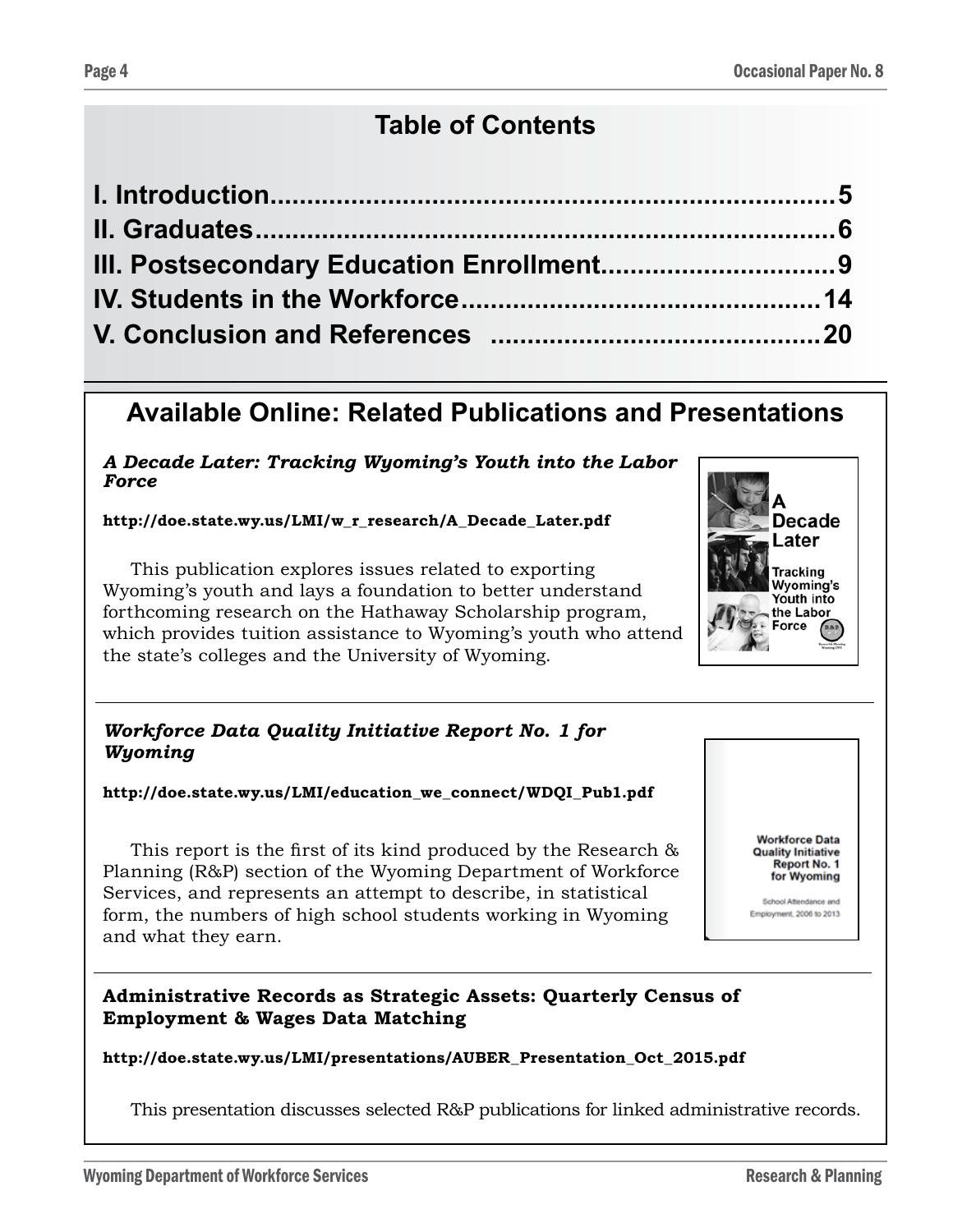### **I. Introduction**

ince the late 1990s, the Research & Planning (R&P) section of the Department of Workforce Services has used administrative records in labor market studies, resulting in a better understanding of Wyoming's labor force, market conditions, and dynamics. The administrative databases used for this study include Unemployment Insurance (UI) employer tax records, driver's license database, and student records from the Wyoming Department of Education (WDE) and the Wyoming Community College Commission. Taken together, these datasets provide demographics, work history, and student data that allow further exploration of worker interaction with educational opportunity.

According to *Work Experiences of Wyoming's Youth* (Toups, 1997), in 1995, the majority of 18- to 20-yearolds were working in the two lowest paid industries: 32.2% in retail trade and 17.1% in services (see Box, page 18, for an explanation of industries). Toups noted that as males age, the industries in which they work become more diverse. The number of males working in construction, manufacturing, and public administration increases, while females continue working in retail trade and services. The industries in which Wyoming youth work today has not changed much from 1997. As noted by Hammer and Holmes (2015), in first quarter 2014 (2014Q1), the majority of youth ages 18 to 20 were hired in leisure & hospitality (1,373 hires, or 33% of youth hires) and retail trade (870 hires or 21% of youth hires).

*A Decade Later: Tracking Wyoming's Youth into the Labor Force* (Glover, 2012) used administrative records to follow

18-year-olds into the workforce in Wyoming and partner states<sup>1</sup> for 10 years. Longitudinal analysis revealed that after 10 years, approximately 40% of each cohort was found still working in Wyoming. Upon receiving the U.S. Department of Labor Workforce Data Quality Initiative (WDQI) grant in 2013, R&P began further study of the paths students take after completing high school.

The *Workforce Data Quality Initiative Report No. 1 for Wyoming (WDQI No. 1)* discusses the pathways leading either into postsecondary education or the workforce, as well as wages of the students in Wyoming and partner states. *A Decade Later* represents the linkage of demographics to the workplace experience. The additional linkage of demographics to workplace experience and educational opportunity in this publication provides a deeper look into the interaction of young people with the labor market and possible influences on their migration decisions.

Once a student completes high school, he or she has many options for the future. Many Wyoming students enroll in a Wyoming community college, the University of Wyoming, or an out-ofstate postsecondary institution, while others go directly into the workforce. This publication discusses the different pathways the senior class of 2010 is taking and how they differ among the counties in Wyoming. Students who are deceased or have moved out of the country or to a state that does not have a data sharing agreement with R&P are not accounted for in the current analysis.

R&P had data sharing agreements with Alaska, Colorado, Idaho, Montana, Nebraska, New Mexico, Oklahoma, South Dakota, Texas, and Utah when A Decade Later was published. In 2014, a data sharing agreement went into effect with Ohio.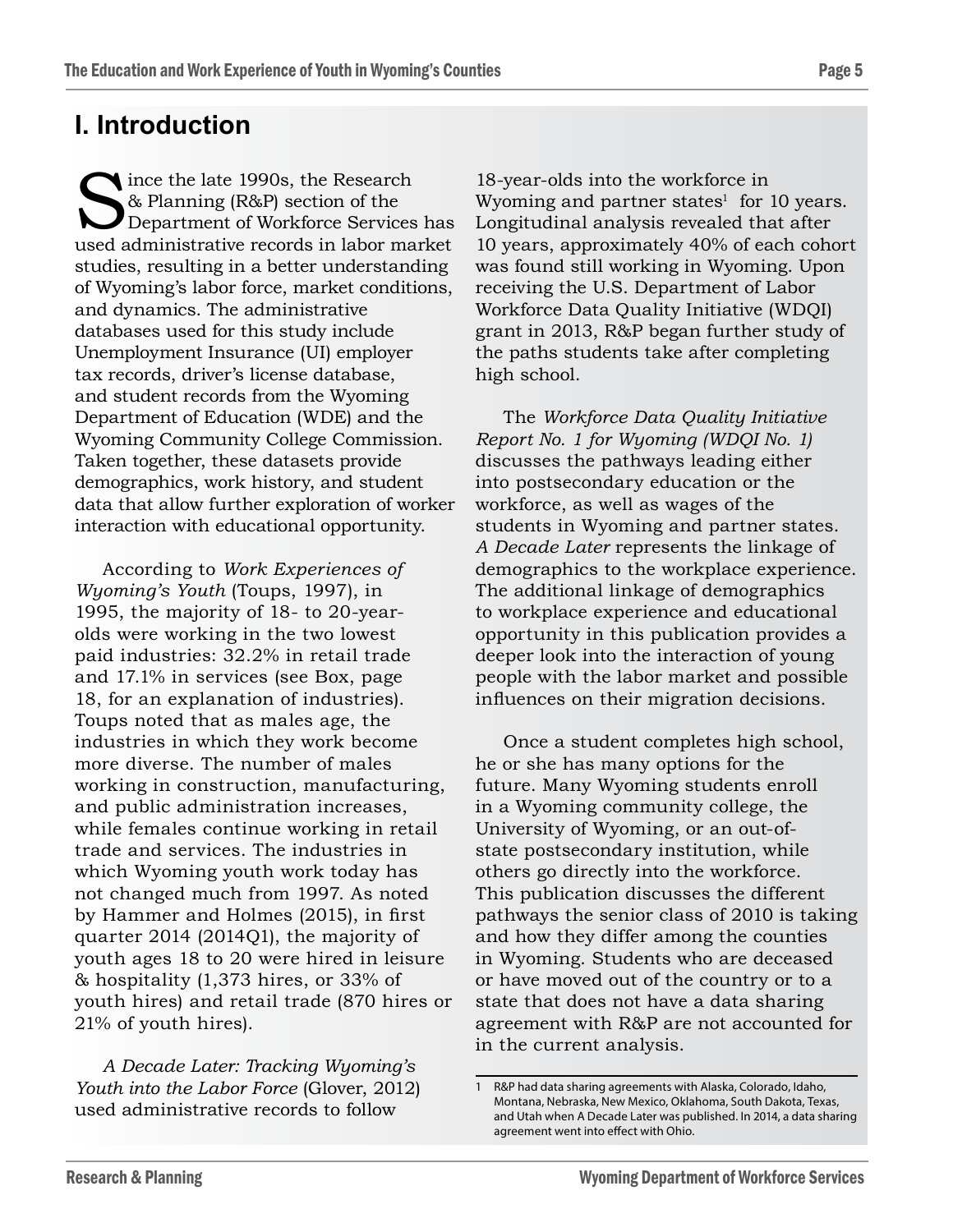# **II. Graduates**

This publication uses longitudinal<br>analysis to explore the different<br>paths taken by 2010 high school<br>seniors. A longitudinal analysis begins analysis to explore the different paths taken by 2010 high school seniors. A longitudinal analysis begins with a cohort at a single point in time and follows the cohort to measure the changes that occur over time (Diggle, Heagerty, Liang, & Zeger, 2002). In this case, the term cohort refers to the senior class of 2010. This type of study controls for the history of students; for example, different students' pasts are not explanations for different student outcomes within the cohort. Table 1 is an example of crosssectional analysis, measuring the number of graduates from each county at a single point in time. Table 2 (see page 8) is an example of a longitudinal analysis, following the cohort and measuring the number of graduates in the workforce in each of the four years following high school graduation.

In 2010, 7,919 students made up the senior class and 5,481 seniors (69%) in Wyoming earned their high school diploma (see Table 1). The percentage of students who graduated by county ranged from 50% (Niobrara County) to 84% (Crook County; see Table 1 and Figure 1, page 7). Fourteen out of the 23 Wyoming counties had a higher percentage of graduates than the state as a whole.

Among any given senior class, the number of graduates with employment records in R&P's administrative databases decreases over time. As shown in Table 2 (see page 8), in 2011, 78% of graduates were found working – 74% worked in Wyoming and 4% worked in a partner state. By 2014, only 70% of 2010 graduates worked – 63% in Wyoming and 7% in partner states. In other words, the decrease in graduates found working does not mean that more graduates leave the workforce, but possibly that more graduates leave Wyoming to work in other states.

In 2008, the U.S. Department of Education implemented the final regulations of the No Child Left Behind Act, requiring a "uniform, comparable graduation rate." The four-year adjusted cohort graduation rate is defined as "the number of students who graduate in four years with a regular high school diploma divided by the number of students who entered high school four years earlier (adjusted for transfers in and out, émigrés

| Table 1: Total Number of Wyoming Students, 2010<br><b>Graduates, and Percentage of 2010 Graduates in</b><br><b>Senior Year 2010 by County</b> |                                    |                  |             |  |  |  |  |  |  |  |  |
|-----------------------------------------------------------------------------------------------------------------------------------------------|------------------------------------|------------------|-------------|--|--|--|--|--|--|--|--|
|                                                                                                                                               | <b>Total</b><br><b>Students in</b> |                  |             |  |  |  |  |  |  |  |  |
| County                                                                                                                                        | <b>Class</b>                       | <b>Graduates</b> | % Graduates |  |  |  |  |  |  |  |  |
| Albany                                                                                                                                        | 312                                | 233              | 75          |  |  |  |  |  |  |  |  |
| <b>Big Horn</b>                                                                                                                               | 198                                | 148              | 75          |  |  |  |  |  |  |  |  |
| Campbell                                                                                                                                      | 686                                | 486              | 71          |  |  |  |  |  |  |  |  |
| Carbon                                                                                                                                        | 198                                | 133              | 67          |  |  |  |  |  |  |  |  |
| Converse                                                                                                                                      | 250                                | 192              | 77          |  |  |  |  |  |  |  |  |
| Crook                                                                                                                                         | 108                                | 91               | 84          |  |  |  |  |  |  |  |  |
| Fremont                                                                                                                                       | 593                                | 331              | 56          |  |  |  |  |  |  |  |  |
| Goshen                                                                                                                                        | 162                                | 119              | 73          |  |  |  |  |  |  |  |  |
| <b>Hot Springs</b>                                                                                                                            | 58                                 | 41               | 71          |  |  |  |  |  |  |  |  |
| Johnson                                                                                                                                       | 115                                | 85               | 74          |  |  |  |  |  |  |  |  |
| Laramie                                                                                                                                       | 1,268                              | 908              | 72          |  |  |  |  |  |  |  |  |
| Lincoln                                                                                                                                       | 289                                | 212              | 73          |  |  |  |  |  |  |  |  |
| Natrona                                                                                                                                       | 1.032                              | 681              | 66          |  |  |  |  |  |  |  |  |
| Niobrara                                                                                                                                      | 50                                 | 25               | 50          |  |  |  |  |  |  |  |  |
| Park                                                                                                                                          | 389                                | 295              | 76          |  |  |  |  |  |  |  |  |
| Platte                                                                                                                                        | 156                                | 113              | 72          |  |  |  |  |  |  |  |  |
| Sheridan                                                                                                                                      | 400                                | 282              | 71          |  |  |  |  |  |  |  |  |
| Sublette                                                                                                                                      | 150                                | 103              | 69          |  |  |  |  |  |  |  |  |
| Sweetwater                                                                                                                                    | 620                                | 426              | 69          |  |  |  |  |  |  |  |  |
| Teton                                                                                                                                         | 237                                | 154              | 65          |  |  |  |  |  |  |  |  |
| Uinta                                                                                                                                         | 364                                | 249              | 68          |  |  |  |  |  |  |  |  |
| Washakie                                                                                                                                      | 135                                | 93               | 69          |  |  |  |  |  |  |  |  |
| Weston                                                                                                                                        | 102                                | 80               | 78          |  |  |  |  |  |  |  |  |
| Wyoming                                                                                                                                       | 7,919                              | 5,481            | 69%         |  |  |  |  |  |  |  |  |
| <b>C</b><br>$\ldots$ $\sim$                                                                                                                   | المنتقل المسار                     | استكباب والملحلة | 0.111<br>D. |  |  |  |  |  |  |  |  |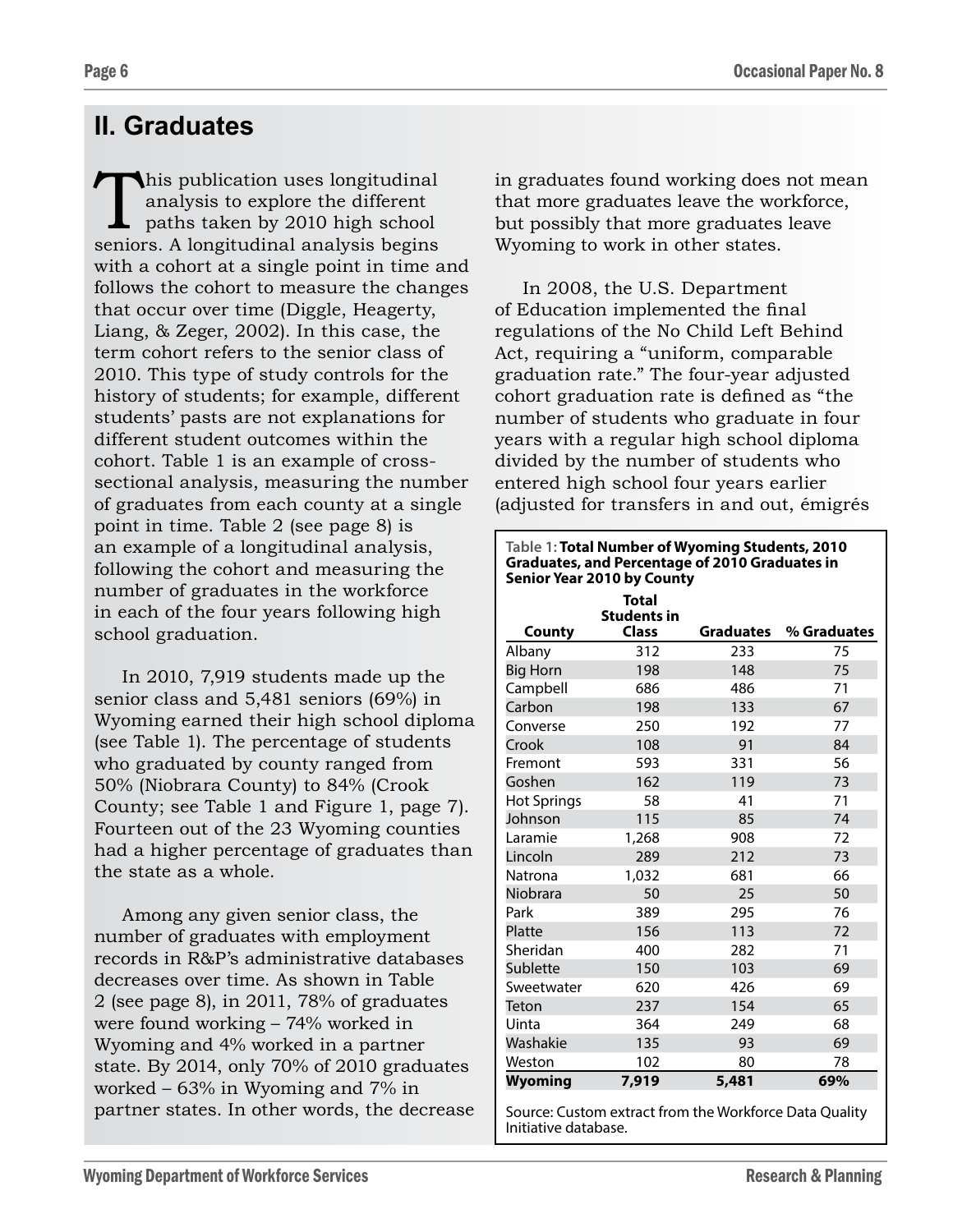and deceased students)" (U.S. Department of Education, 2008).

The Wyoming Department of Education began collecting data on graduates and dropouts following the 2006/07 school year (WDE, 2009). For this reason, it is not certain that students in senior years 06/07, 07/08, and 08/09 graduated; therefore, these students are counted as

*enrolled in 12th grade* or *not enrolled in 12th grade*, while students in the following years are listed as *graduate* if they earned a regular high school diploma and *nongraduate* if they did not. The *WDQI Report No. 1* used student data from the WDE 684 spring data collection. To view the appendix tables to *WDQI Report No. 1 for Wyoming*, please see http://doe.state. wy.us/LMI/education\_we\_connect.htm.

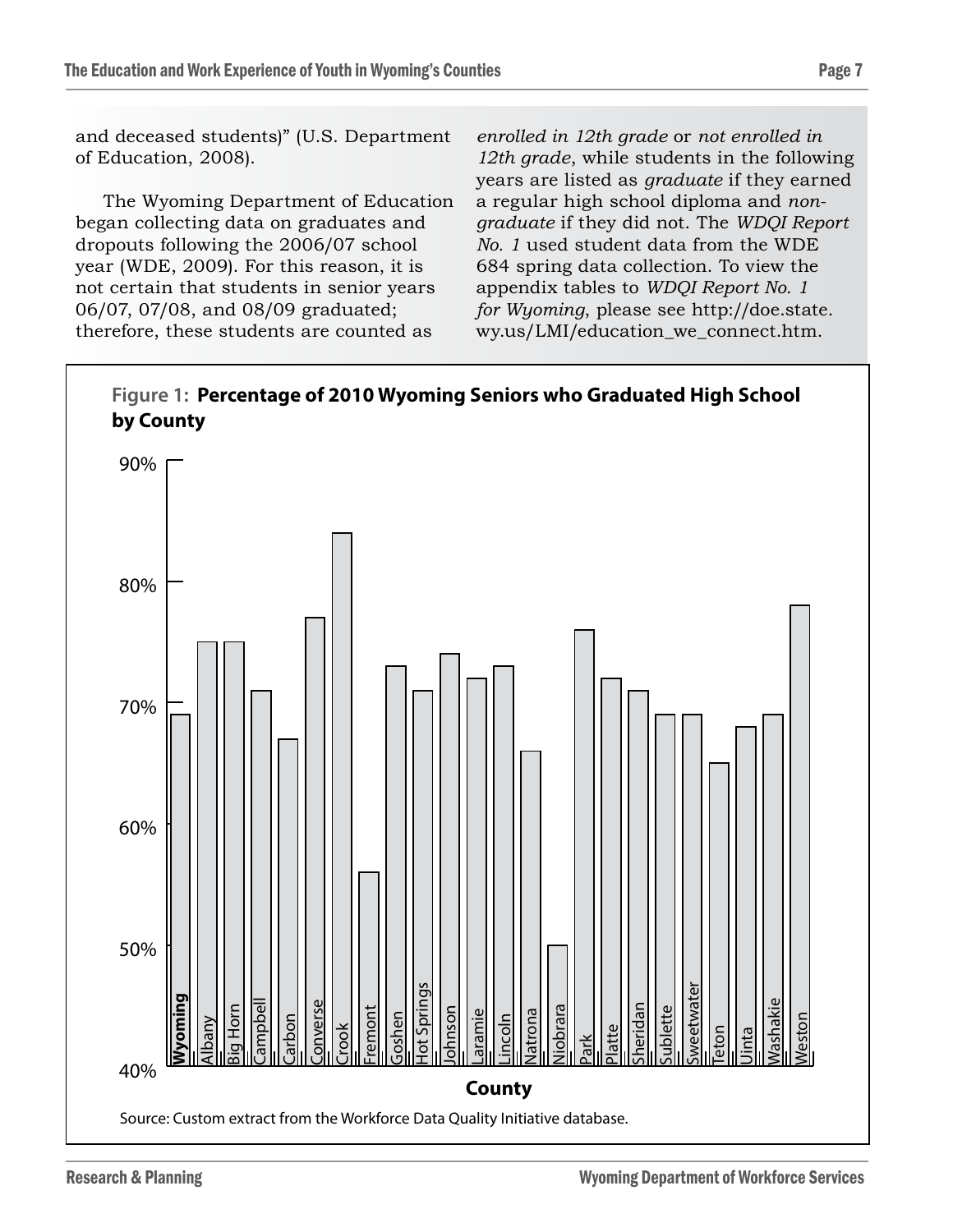| Table 2: Longitudinal Analysis: Proportion of 2010 Wyoming Graduates in the Workforce in Wyoming or Partner<br>States, 2011 to 2014 |       |                 |                                       |       |                 |                                       |       |                 |                                       |       |                 |                                       |
|-------------------------------------------------------------------------------------------------------------------------------------|-------|-----------------|---------------------------------------|-------|-----------------|---------------------------------------|-------|-----------------|---------------------------------------|-------|-----------------|---------------------------------------|
|                                                                                                                                     |       | % Working, 2011 |                                       |       | % Working, 2012 |                                       |       | % Working, 2013 |                                       |       | % Working, 2014 |                                       |
| County                                                                                                                              | Total | WY              | Partner<br><b>States</b> <sup>a</sup> | Total | WY              | Partner<br><b>States</b> <sup>a</sup> | Total | WY              | Partner<br><b>States</b> <sup>a</sup> | Total | WY              | Partner<br><b>States</b> <sup>a</sup> |
| Albany                                                                                                                              | 78    | 74              | 4                                     | 76    | 70              | 6                                     | 76    | 68              | 8                                     | 73    | 66              |                                       |
| Big Horn                                                                                                                            | 74    | 70              | $\overline{4}$                        | 72    | 66              | 5                                     | 75    | 66              | 10                                    | 72    | 60              | 12                                    |
| Campbell                                                                                                                            | 82    | 77              | 5                                     | 79    | 73              | 6                                     | 79    | 72              |                                       | 75    | 68              |                                       |
| Carbon                                                                                                                              | 73    | 67              | 6                                     | 74    | 69              | 5                                     | 72    | 68              | 5                                     | 66    | 59              |                                       |
| Converse                                                                                                                            | 82    | 79              | 4                                     | 82    | 78              | 4                                     | 80    | 72              | 7                                     | 71    | 66              | 5                                     |
| Crook                                                                                                                               | 78    | N/D             | N/D                                   | 76    | 69              | 7                                     | 71    | 57              | 14                                    | 66    | 57              | 9                                     |
| Fremont                                                                                                                             | 73    | 70              | 3                                     | 72    | 69              | 3                                     | 71    | 65              | 6                                     | 68    | 62              | 6                                     |
| Goshen                                                                                                                              | 82    | 76              | 7                                     | 80    | 74              | 6                                     | 81    | 74              | 7                                     | 77    | 68              | 8                                     |
| <b>Hot Springs</b>                                                                                                                  | 83    | N/D             | N/D                                   | 85    | N/D             | N/D                                   | 78    | N/D             | N/D                                   | 81    | N/D             | N/D                                   |
| Johnson                                                                                                                             | 82    | N/D             | N/D                                   | 81    | N/D             | N/D                                   | 77    | 69              | 7                                     | 73    | 64              | 9                                     |

Laramie 79 76 3 77 73 4 77 70 7 71 65 5 Lincoln 70 57 13 69 57 12 68 55 13 61 49 12 Natrona 80 77 3 81 78 3 78 72 6 77 72 5 Niobrara 80 N/D N/D 84 N/D N/D 72 N/D N/D 68 N/D N/D Park 80 77 3 76 71 4 75 66 9 70 61 9 Platte 83 78 5 80 74 5 78 72 6 72 65 7 Sheridan 78 N/D N/D 78 71 6 73 65 8 71 63 9 Sublette 73 64 9 68 52 17 71 54 17 65 50 16 Sweetwater 80 77 3 79 73 6 78 68 10 70 62 7 Teton 68 N/D N/D 66 62 5 64 58 7 62 56 7 Uinta 72 64 8 68 58 9 71 58 13 61 50 11 Washakie 80 74 5 | 80 71 9 | 73 60 13 | 65 54 11 Weston 75 68 8 74 68 6 70 58 13 73 64 9 **Wyoming 78% 74% 4% 76% 71% 6% 75% 67% 8% 70% 63% 7%**

 $N/D$  = not discloseable due to confidentiality.

Note: Percentages may not equal 100% due to rounding.

a Research & Planning has data sharing agreements with Alaska, Colorado, Idaho, Montana, Nebraska, New Mexico, Ohio, Oklahoma, South Dakota, Texas, and Utah.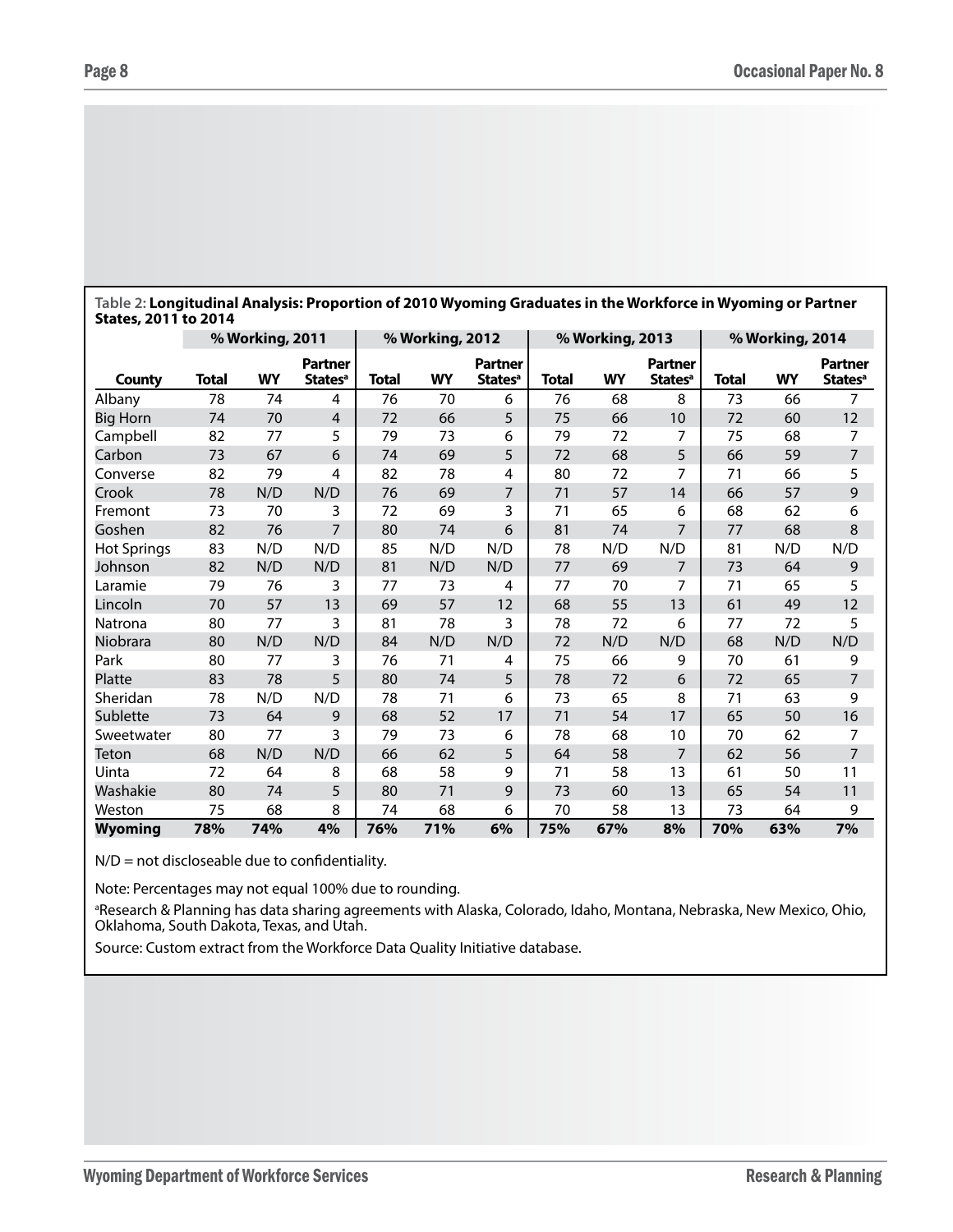## **III. Postsecondary Education Enrollment**

Through a memorandum of<br>understanding (MOU) with<br>Wyoming Department of Equation R&P has access to the postsecon understanding (MOU) with the Wyoming Department of Education, R&P has access to the postsecondary education enrollment of Wyoming high school students in any state in the U.S. In 2010, 42% (3,287) of 2010 Wyoming seniors enrolled in postsecondary education. Of those 3,287 enrolled, 1,764 (54%) were female and 1,523 (46%) were male (see Table 3 and Figure 2, page 10). The county with the highest percentage of students enrolled in postsecondary education was Goshen County (62%) and the lowest was Sweetwater County (31%; see Table 3).

In 2011, the percentage of 2010 seniors in Wyoming enrolled in postsecondary education declined slightly to 41% (3,275) while the percentage of females and males remained the same. Figure 2 shows the percentage of enrolled 2010 seniors by gender and county in calendar years 2010 to 2011. The percentage of females enrolled in postsecondary education increased from 2010 to 2011 in 12 counties, while the percentage of males enrolled in postsecondary education increased in eight counties (see Figure 2). This increase in postsecondary enrollment could be the result of students going into the workforce and enrolling in postsecondary education

|                    |              |      | 2010          |      |             |      |              |      | 2011          |      |             |      |  |  |  |
|--------------------|--------------|------|---------------|------|-------------|------|--------------|------|---------------|------|-------------|------|--|--|--|
|                    | <b>Total</b> |      | <b>Female</b> |      | <b>Male</b> |      | <b>Total</b> |      | <b>Female</b> |      | <b>Male</b> |      |  |  |  |
| County             | N            | $\%$ | N             | $\%$ | N           | $\%$ | N            | $\%$ | N             | $\%$ | N           | $\%$ |  |  |  |
| Albany             | 159          | 51   | 86            | 54   | 73          | 46   | 164          | 53   | 91            | 55   | 73          | 45   |  |  |  |
| <b>Big Horn</b>    | 99           | 50   | 47            | 47   | 52          | 53   | 84           | 42   | 45            | 54   | 39          | 46   |  |  |  |
| Campbell           | 243          | 35   | 139           | 57   | 104         | 43   | 240          | 35   | 131           | 55   | 109         | 45   |  |  |  |
| Carbon             | 81           | 41   | 42            | 52   | 39          | 48   | 80           | 40   | 40            | 50   | 40          | 50   |  |  |  |
| Converse           | 127          | 51   | 72            | 57   | 55          | 43   | 116          | 46   | 68            | 59   | 48          | 41   |  |  |  |
| Crook              | 63           | 58   | 30            | 48   | 33          | 52   | 44           | 41   | 22            | 50   | 22          | 50   |  |  |  |
| Fremont            | 216          | 36   | 103           | 48   | 113         | 52   | 201          | 34   | 99            | 49   | 102         | 51   |  |  |  |
| Goshen             | 101          | 62   | 50            | 50   | 51          | 50   | 86           | 53   | 43            | 50   | 43          | 50   |  |  |  |
| <b>Hot Springs</b> | 23           | 40   | 10            | 43   | 13          | 57   | 25           | 43   | 12            | 48   | 13          | 52   |  |  |  |
| Johnson            | 51           | 44   | 23            | 45   | 28          | 55   | 53           | 46   | 28            | 53   | 25          | 47   |  |  |  |
| Laramie            | 558          | 44   | 306           | 55   | 252         | 45   | 585          | 46   | 326           | 56   | 259         | 44   |  |  |  |
| Lincoln            | 111          | 38   | 68            | 61   | 43          | 39   | 113          | 39   | 67            | 59   | 46          | 41   |  |  |  |
| Natrona            | 442          | 43   | 244           | 55   | 198         | 45   | 427          | 41   | 243           | 57   | 184         | 43   |  |  |  |
| Niobrara           | 17           | 34   | 9             | 53   | 8           | 47   | 16           | 32   | 8             | 50   | 8           | 50   |  |  |  |
| Park               | 210          | 54   | 109           | 52   | 101         | 48   | 210          | 54   | 110           | 52   | 100         | 48   |  |  |  |
| Platte             | 77           | 49   | 44            | 57   | 33          | 43   | 75           | 48   | 44            | 59   | 31          | 41   |  |  |  |
| Sheridan           | 154          | 39   | 83            | 54   | 71          | 46   | 160          | 40   | 80            | 50   | 80          | 50   |  |  |  |
| Sublette           | 52           | 35   | 29            | 56   | 23          | 44   | 55           | 37   | 28            | 51   | 27          | 49   |  |  |  |
| Sweetwater         | 192          | 31   | 100           | 52   | 92          | 48   | 210          | 34   | 106           | 50   | 104         | 50   |  |  |  |
| Teton              | 80           | 34   | 39            | 49   | 41          | 51   | 92           | 39   | 45            | 49   | 47          | 51   |  |  |  |
| Uinta              | 126          | 35   | 69            | 55   | 57          | 45   | 134          | 37   | 69            | 51   | 65          | 49   |  |  |  |
| Washakie           | 58           | 43   | 35            | 60   | 23          | 40   | 52           | 39   | 34            | 65   | 18          | 35   |  |  |  |
| Weston             | 47           | 46   | 27            | 57   | 20          | 43   | 53           | 52   | 31            | 58   | 22          | 42   |  |  |  |
| <b>Wyoming</b>     | 3,287        | 42%  | 1,764         | 54%  | 1,523       | 46%  | 3,275        | 41%  | 1,770         | 54%  | 1,505       | 46%  |  |  |  |

**Table 3: Longitudinal Analysis: Number and Percentage of 2010 Wyoming Seniors Enrolled in Postsecondary Education Anywhere in the U.S. by Gender, 2010 and 2011**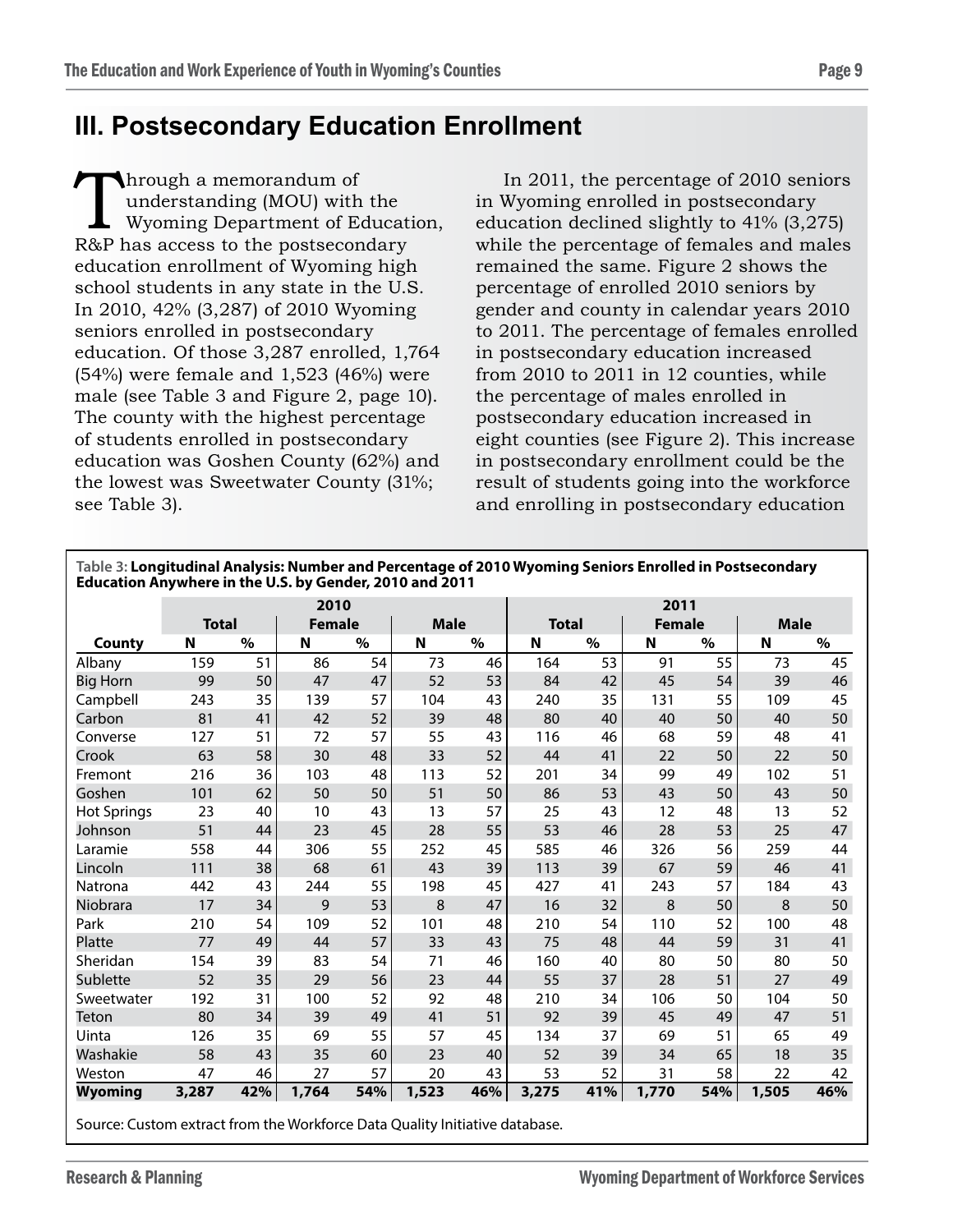to get additional training in their chosen field or postponing their college enrollment after high school graduation for a semester.

Table 4 (see page 11) shows the counties in Wyoming ranked by the percentage of 2010 students enrolled in postsecondary education by gender and year. Goshen County had the highest percentage of males from the 2010 senior class enroll from 2010 to 2013 while Albany County had the highest percentage of females enroll from 2011 to 2014.

In 2010, 63% of male seniors from

<sup>(</sup>Text continued on page 12)

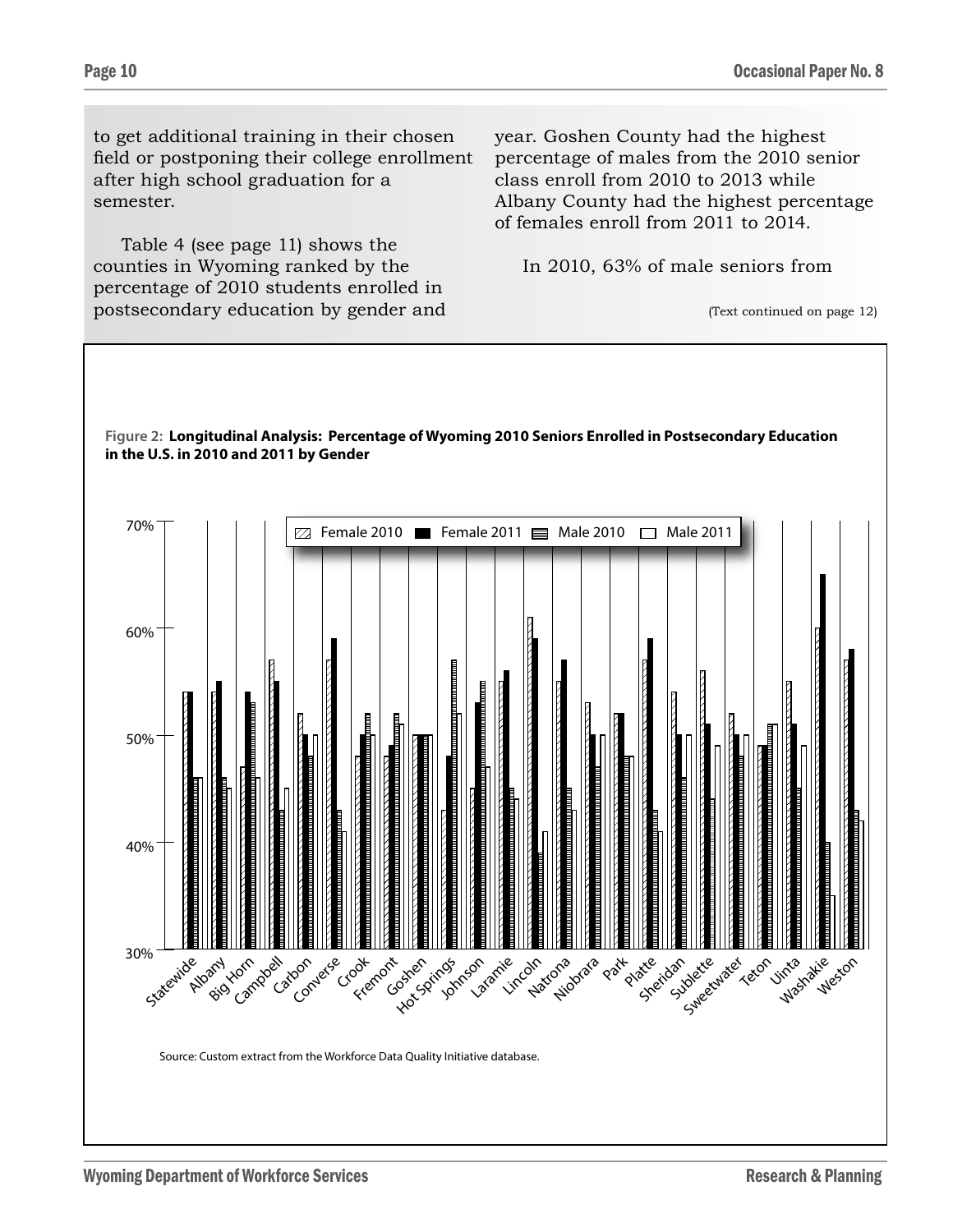|                           |                          | 2010                     |                          |                          | $\overline{201}$         |                          |                          | 2012                     |                          |                          | 2013                     |                          |                          | 2014                     |                          |
|---------------------------|--------------------------|--------------------------|--------------------------|--------------------------|--------------------------|--------------------------|--------------------------|--------------------------|--------------------------|--------------------------|--------------------------|--------------------------|--------------------------|--------------------------|--------------------------|
|                           | <b>Total</b>             | Female                   | Male                     | <b>Total</b>             | Female                   | Male                     | <b>Total</b>             | Female                   | Male                     | <b>Total</b>             | Female                   | Male                     | <b>Total</b>             | Female                   | Male                     |
|                           | Goshen                   | Crook                    | Goshen                   | Park                     | <b>Albany</b>            | Gosher                   | Goshen                   | Albany                   | Goshen                   | Albany                   | Albany                   | Goshen                   | Albany                   | Albany                   | Park                     |
| $ \sim$ $\sim$ $+$ $\sim$ | Crook                    | Converse                 | Park                     | Goshen                   | Platte                   | Park                     | <b>Albany</b>            | Platte                   | Park                     | Goshen                   | Weston                   | Park                     | Park                     | Weston                   | <b>Albany</b>            |
|                           | Park                     | Goshen                   | Crook                    | <b>Albany</b>            | Converse                 | Weston                   | Park                     | Goshen                   | <b>Albany</b>            | Weston                   | Platte                   | Albany                   | Laramie                  | Laramie                  | Sublette                 |
|                           | <b>Albany</b>            | <b>Albany</b>            | Big Horn                 | Weston                   | Park                     | <b>Albany</b>            | Laramie                  | Johnson                  | Weston                   | Park                     | Laramie                  | Johnson                  | Weston                   | Johnson                  | Goshen                   |
|                           | Converse                 | Platte                   | <b>Albany</b>            | Platte                   | Weston                   | Springs<br>$\frac{1}{2}$ | Weston                   | Laramie                  | Springs<br>$\frac{1}{2}$ | Platte                   | Park                     | Springs<br>$\frac{1}{2}$ | Johnson                  | Teton                    | Springs<br>$\frac{1}{2}$ |
|                           | Big Horn                 | Park                     | Weston                   | Converse                 | Johnson                  | Carbon                   | Platte                   | Converse                 | Laramie                  | Laramie                  | Natrona                  | Laramie                  | Teton                    | Park                     | Johnson                  |
| $\circ$ $\sim$ $\circ$    | Platte                   | Big Horn                 | Johnson                  | Laramie                  | Laramie                  | Laramie                  | Johnson                  | Weston                   | Johnson                  | Johnson                  | Goshen                   | Sublette                 | Goshen                   | Natrona                  | Big Horn                 |
|                           | Weston                   | Washakie                 | Springs<br>$\frac{1}{2}$ | Johnson                  | Goshen                   | Johnson                  | Converse                 | Washakie                 | Niobrara                 | Teton                    | Teton                    | Platte                   | Platte                   | Platte                   | Laramie                  |
| െ                         | Johnson                  | Lincoln                  | Converse                 | Springs<br>$\frac{1}{2}$ | σn<br>王<br>lg            | Platte                   | Sheridan                 | Lincoln                  | Sheridan                 | Converse                 | Lincoln                  | Teton                    | Lincoln                  | Washakie                 | Teton                    |
| 'o                        | Laramie                  | Laramie                  | Platte                   | <b>Big Horn</b>          | Lincoln                  | Sheridan                 | Washakie                 | Park                     | Carbon                   | $\geq$                   | Converse                 | Weston                   | $\geq$                   | Goshen                   | Sheridan                 |
| $\overline{1}$            | Washakie                 | Natrona                  | Carbon                   | Natrona                  | Washakie                 | Teton                    | Teton                    | Teton                    | Converse                 | Natrona                  | Johnson                  | Carbon                   | Washakie                 | Lincoln                  | Crook                    |
| <b>i</b><br>2.            | Natrona                  | Weston                   | Laramie                  | $\geq$                   | Crook                    | $\geq$                   | $\geq$                   | Natrona                  | $\geq$                   | Sheridan                 | $\geq$                   | Converse                 | Big Horn                 | $\geq$                   | Lincoln                  |
| 13.                       | ξ                        | $\geq$                   | Natrona                  | Crook                    | Natrona                  | Converse                 | Natrona                  | Sheridan                 | Platte                   | Big Horn                 | Sheridan                 | $\geq$                   | Natrona                  | Converse                 | ξ                        |
| $\overline{4}$            | Carbon                   | Johnson                  | $\geq$                   | Carbon                   | $\geq$                   | Big Horn                 | Springs<br>$\frac{1}{2}$ | Crook                    | Teton                    | Lincoln                  | Washakie                 | Big Horn                 | Sweet-<br>water          | Sweet-<br>water          | Platte                   |
| <u>بہ</u>                 | Springs<br>$\frac{1}{2}$ | Sheridan                 | Fremont                  | Sheridan                 | Springs<br>$\frac{1}{2}$ | Sublette                 | Carbon                   | Big Horn                 | Sublette                 | Sublette                 | Big Horn                 | Sheridan                 | Crook                    | Niobrara                 | Campbell                 |
| $\overline{6}$            | Sheridan                 | Campbell                 | Washakie                 | Lincoln                  | dan<br>Sheric            | Natrona                  | Niobrara                 | $\geq$                   | Washakie                 | Springs<br>$\frac{1}{2}$ | Sweet-<br>water          | Sweet-<br>water          | Converse                 | Crook                    | Sweet-<br>water          |
| 17.                       | Lincoln                  | Carbon                   | Sheridan                 | Teton                    | Teton                    | Uinta                    | Big Horn                 | Sweet-<br>water          | Campbell                 | Washakie                 | Crook                    | Campbell                 | Sheridan                 | Sheridan                 | Uinta                    |
| $\frac{8}{16}$            | Fremont                  | Sublette                 | Niobrara                 | Washakie                 | Campbell                 | Crook                    | Campbell                 | Campbell                 | Natrona                  | Sweet-<br>water          | Niobrara                 | Fremont                  | Sublette                 | <b>Big Horn</b>          | Washakie                 |
| <u>َم</u>                 | Campbell                 | Uinta                    | Teton                    | Uinta                    | Carbon                   | Fremont                  | Lincoln                  | Carbon                   | Fremont                  | Campbell                 | Campbell                 | Uinta                    | Campbell                 | Campbell                 | Fremont                  |
| 20.                       | Sublette                 | Springs<br>$\frac{1}{2}$ | Uinta                    | Sublette                 | Uinta                    | Niobrara                 | Sublette                 | Springs<br>$\frac{1}{2}$ | Uinta                    | Carbon                   | Sublette                 | Natrona                  | Niobrara                 | Uinta                    | Converse                 |
| 21.                       | Uinta                    | Fremont                  | Sublette                 | Campbell                 | Sublette                 | Sweet-<br>water          | Sweet-<br>water          | Uinta                    | Big Horn                 | Niobrara                 | Springs<br>$\frac{1}{2}$ | Washakie                 | Uinta                    | Fremont                  | Carbon                   |
| 22.                       | Niobrara                 | Teton                    | Campbell                 | Fremont                  | Sweet-<br>water          | Campbell                 | Crook                    | Sublette                 | Sweet-<br>water          | Crook                    | Carbon                   | Lincoln                  | Springs<br>$\frac{1}{2}$ | Sublette                 | Weston                   |
| 23.                       | Teton                    | Niobrara                 | Sweet-<br>water          | Sweet-<br>water          | Fremont                  | Lincoln                  | Uinta                    | Niobrara                 | Lincoln                  | Fremont                  | Uinta                    | Niobrara                 | Fremont                  | Carbon                   | Natrona                  |
| 24.                       | Sweet-<br>water          | Sweet-<br>water          | Lincoln                  | Niobrara                 | Niobrara                 | Washakie                 | Fremont                  | Fremont                  | Crook                    | Uinta                    | Fremont                  | Crook                    | Carbon                   | Springs<br>$\frac{1}{2}$ | Niobrara                 |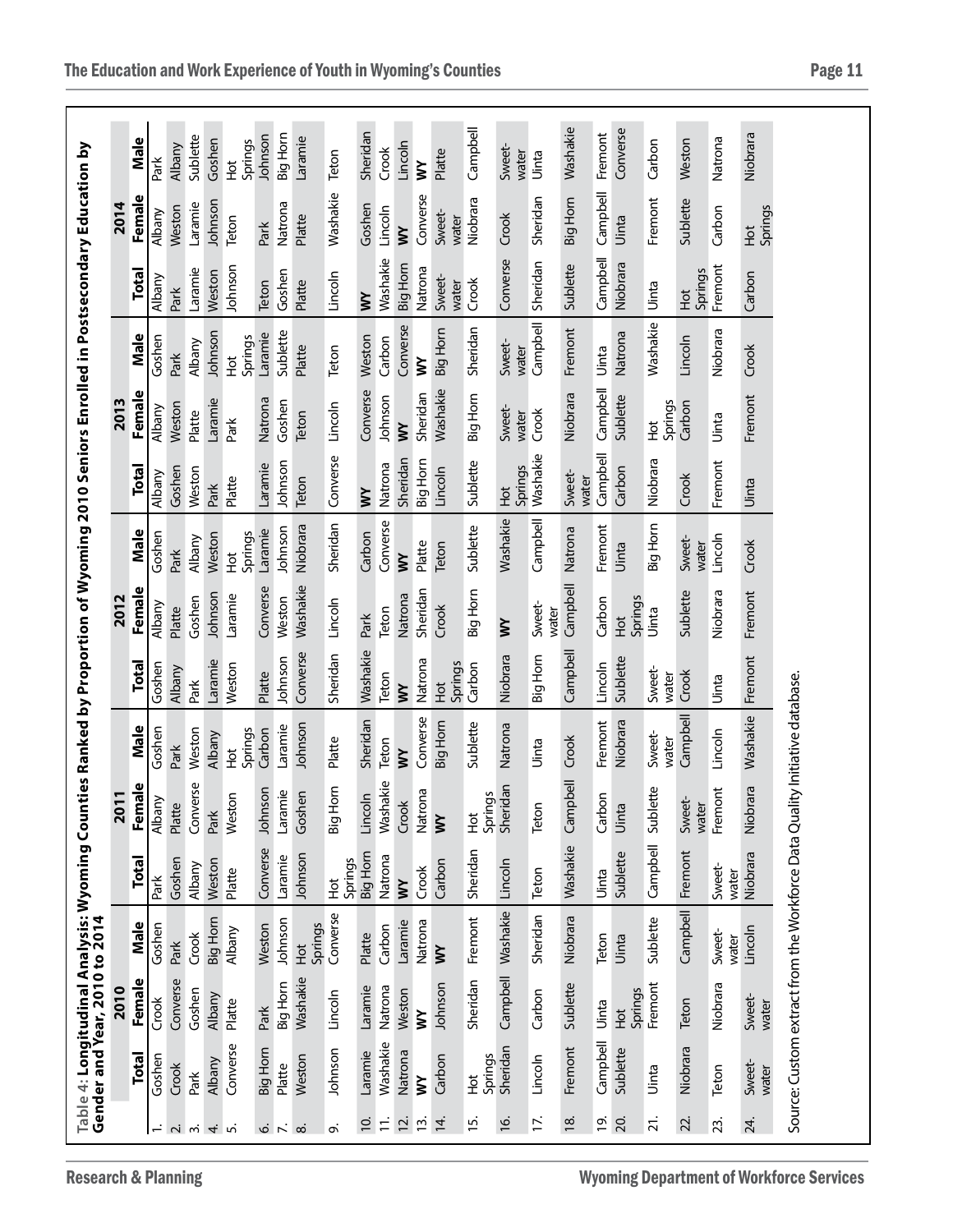#### (Text continued from page 10)

the class of 2010 did not enroll in postsecondary education. The three counties with the highest percentage of males enrolled in postsecondary education were also the only three counties that had more male students enroll than not enroll: Goshen (64%), Park (53%), and Crook (52%; see Table 5). The three counties with the lowest percentage of males enrolled were Sweetwater (28%), Campbell (30%), and Sublette (30%; see Table 5). The availability of high-paying jobs in the mining industry in Sweetwater, Campbell, and Sublette Counties may result in lower proportions of males enrolled in

postsecondary education compared to Crook, Goshen, and Park counties, where fewer jobs in the mining industry exist.

Females from the 2010 senior class were more likely than males to enroll in postsecondary education in 2010, with 46% of females enrolled (see Table 6, page 13). Nine counties had more female students enrolled in 2010 than not enrolled, with the highest percentage in Crook County (67%). The number of females enrolled in postsecondary education increased slightly from 1,764 in 2010 to 1,770 in 2011. Since then, the proportions of both genders decreased as students completed their postsecondary education programs or dropped out.

| Table 5: Longitudinal Analysis: The College-Going Rate: Proportion of Wyoming 2010 Senior Males Enrolled in |  |
|-------------------------------------------------------------------------------------------------------------|--|
| Postsecondary Education by Calendar Year, 2010 to 2014                                                      |  |

|                    | 2010  |      | 2011  |      | 2012                      |      | 2013  |      | 2014  |     |
|--------------------|-------|------|-------|------|---------------------------|------|-------|------|-------|-----|
| County             | N     | $\%$ | N     | $\%$ | $\boldsymbol{\mathsf{N}}$ | $\%$ | N     | $\%$ | N     | %   |
| Albany             | 73    | 45   | 73    | 45   | 59                        | 36   | 61    | 37   | 58    | 35  |
| <b>Big Horn</b>    | 52    | 48   | 39    | 36   | 26                        | 24   | 30    | 28   | 31    | 28  |
| Campbell           | 104   | 30   | 109   | 31   | 100                       | 28   | 89    | 25   | 84    | 24  |
| Carbon             | 39    | 41   | 40    | 42   | 30                        | 31   | 27    | 28   | 20    | 21  |
| Converse           | 55    | 42   | 48    | 36   | 40                        | 30   | 37    | 28   | 29    | 22  |
| Crook              | 33    | 52   | 22    | 35   | 12                        | 19   | 12    | 19   | 16    | 25  |
| Fremont            | 113   | 37   | 102   | 33   | 81                        | 27   | 76    | 25   | 68    | 22  |
| Goshen             | 51    | 64   | 43    | 54   | 38                        | 48   | 35    | 44   | 24    | 30  |
| <b>Hot Springs</b> | 13    | 42   | 13    | 42   | 11                        | 36   | 10    | 32   | 9     | 29  |
| Johnson            | 28    | 44   | 25    | 40   | 22                        | 35   | 23    | 37   | 18    | 29  |
| Laramie            | 252   | 39   | 259   | 40   | 231                       | 35   | 204   | 31   | 185   | 28  |
| Lincoln            | 43    | 28   | 46    | 30   | 30                        | 19   | 34    | 22   | 39    | 25  |
| Natrona            | 198   | 38   | 184   | 35   | 147                       | 28   | 124   | 24   | 99    | 19  |
| Niobrara           | 8     | 33   | 8     | 33   | 8                         | 33   | 5     | 21   | N/D   | N/D |
| Park               | 101   | 53   | 100   | 53   | 83                        | 44   | 71    | 38   | 69    | 37  |
| Platte             | 33    | 41   | 31    | 39   | 24                        | 30   | 24    | 30   | 20    | 25  |
| Sheridan           | 71    | 34   | 80    | 38   | 70                        | 33   | 58    | 27   | 54    | 26  |
| Sublette           | 23    | 30   | 27    | 36   | 22                        | 29   | 23    | 30   | 23    | 30  |
| Sweetwater         | 92    | 28   | 104   | 31   | 76                        | 23   | 85    | 26   | 77    | 23  |
| Teton              | 41    | 32   | 47    | 37   | 37                        | 29   | 38    | 30   | 36    | 28  |
| Uinta              | 57    | 31   | 65    | 35   | 48                        | 26   | 46    | 25   | 42    | 23  |
| Washakie           | 23    | 34   | 18    | 27   | 19                        | 28   | 15    | 22   | 15    | 22  |
| Weston             | 20    | 44   | 22    | 49   | 16                        | 36   | 13    | 29   | N/D   | N/D |
| <b>Wyoming</b>     | 1,523 | 37%  | 1,505 | 37%  | 1,230                     | 30%  | 1,140 | 28%  | 1,029 | 25% |

 $N/D$  = not discloseable due to confidentiality.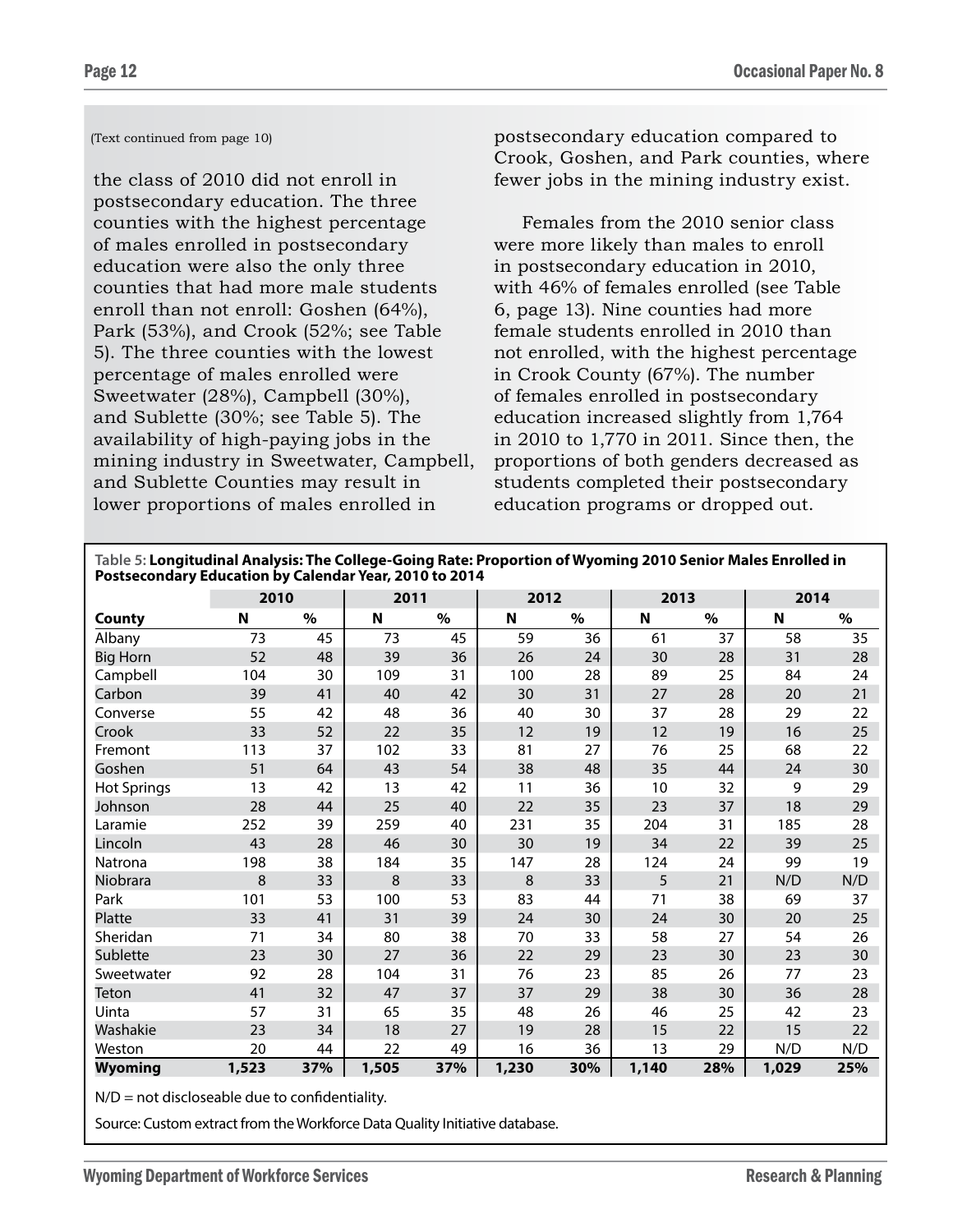| Postsecondary Education by Calendar Year, 2010 to 2014 |       |               |       |      |       |      |                |      |       |      |  |  |  |
|--------------------------------------------------------|-------|---------------|-------|------|-------|------|----------------|------|-------|------|--|--|--|
|                                                        | 2010  |               | 2011  |      | 2012  |      | 2013           |      | 2014  |      |  |  |  |
| County                                                 | N     | $\frac{0}{0}$ | N     | $\%$ | N     | $\%$ | N              | $\%$ | N     | $\%$ |  |  |  |
| Albany                                                 | 86    | 58            | 91    | 62   | 87    | 59   | 81             | 55   | 70    | 47   |  |  |  |
| <b>Big Horn</b>                                        | 47    | 53            | 45    | 51   | 37    | 42   | 29             | 33   | 22    | 25   |  |  |  |
| Campbell                                               | 139   | 42            | 131   | 39   | 117   | 35   | 96             | 29   | 79    | 24   |  |  |  |
| Carbon                                                 | 42    | 41            | 40    | 39   | 35    | 34   | 26             | 26   | 17    | 17   |  |  |  |
| Converse                                               | 72    | 61            | 68    | 58   | 54    | 46   | 44             | 37   | 35    | 30   |  |  |  |
| Crook                                                  | 30    | 67            | 22    | 49   | 19    | 42   | 14             | 31   | 12    | 27   |  |  |  |
| Fremont                                                | 103   | 36            | 99    | 35   | 78    | 27   | 66             | 23   | 54    | 19   |  |  |  |
| Goshen                                                 | 50    | 61            | 43    | 52   | 41    | 50   | 33             | 40   | 26    | 32   |  |  |  |
| <b>Hot Springs</b>                                     | 10    | 37            | 12    | 44   | 9     | 33   | $\overline{7}$ | 26   | N/D   | N/D  |  |  |  |
| Johnson                                                | 23    | 44            | 28    | 54   | 25    | 48   | 19             | 37   | 18    | 35   |  |  |  |
| Laramie                                                | 306   | 50            | 326   | 53   | 292   | 47   | 262            | 43   | 235   | 38   |  |  |  |
| Lincoln                                                | 68    | 51            | 67    | 50   | 61    | 46   | 52             | 39   | 41    | 31   |  |  |  |
| Natrona                                                | 244   | 48            | 243   | 48   | 216   | 43   | 204            | 40   | 171   | 34   |  |  |  |
| Niobrara                                               | 9     | 35            | 8     | 31   | 8     | 31   | 8              | 31   | N/D   | N/D  |  |  |  |
| Park                                                   | 109   | 55            | 110   | 55   | 88    | 44   | 84             | 42   | 68    | 34   |  |  |  |
| Platte                                                 | 44    | 58            | 44    | 58   | 40    | 53   | 35             | 46   | 25    | 33   |  |  |  |
| Sheridan                                               | 83    | 44            | 80    | 43   | 80    | 43   | 67             | 36   | 48    | 26   |  |  |  |
| Sublette                                               | 29    | 39            | 28    | 38   | 23    | 31   | 21             | 28   | 13    | 18   |  |  |  |
| Sweetwater                                             | 100   | 35            | 106   | 37   | 103   | 36   | 93             | 32   | 84    | 29   |  |  |  |
| <b>Teton</b>                                           | 39    | 36            | 45    | 41   | 47    | 43   | 44             | 40   | 38    | 35   |  |  |  |
| Uinta                                                  | 69    | 39            | 69    | 39   | 56    | 32   | 41             | 23   | 34    | 19   |  |  |  |
| Washakie                                               | 35    | 52            | 34    | 50   | 31    | 46   | 24             | 35   | 22    | 32   |  |  |  |
| Weston                                                 | 27    | 47            | 31    | 54   | 26    | 46   | 28             | 49   | 23    | 40   |  |  |  |
| Wyoming                                                | 1,764 | 46%           | 1,770 | 46%  | 1,573 | 41%  | 1,378          | 36%  | 1,145 | 30%  |  |  |  |

**Table 6: Longitudinal Analysis: The College-Going Rate: Proportion of Wyoming 2010 Senior Females Enrolled in Postsecondary Education by Calendar Year, 2010 to 2014**

N/D = not discloseable due to confidentiality.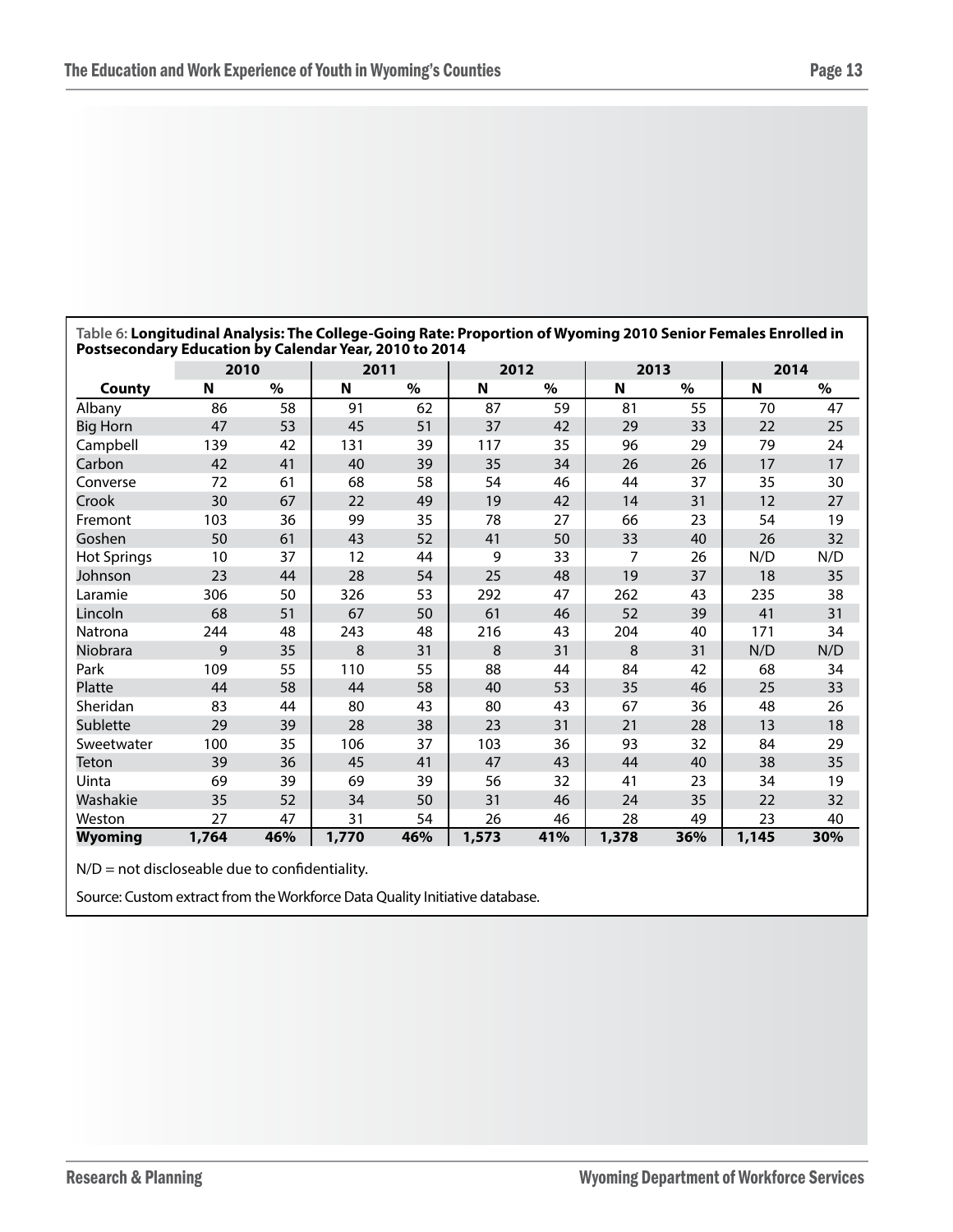# **IV. Students in the Workforce**

Sudents who do not enroll in<br>postsecondary education may<br>the workforce right away, wh<br>students who do enroll in postsecol postsecondary education may enter the workforce right away, while students who do enroll in postsecondary education may take longer to begin working. Other students may leave Wyoming or move to a state with whom R&P does not have a data sharing

agreement. For the purposes of this article, these students are considered *not found*. Figure 3 shows the proportion of 2010 seniors in the workforce by enrollment status. The percentage of 2010 seniors enrolled in postsecondary education and working, either in Wyoming or a partner state, was just above 30% and

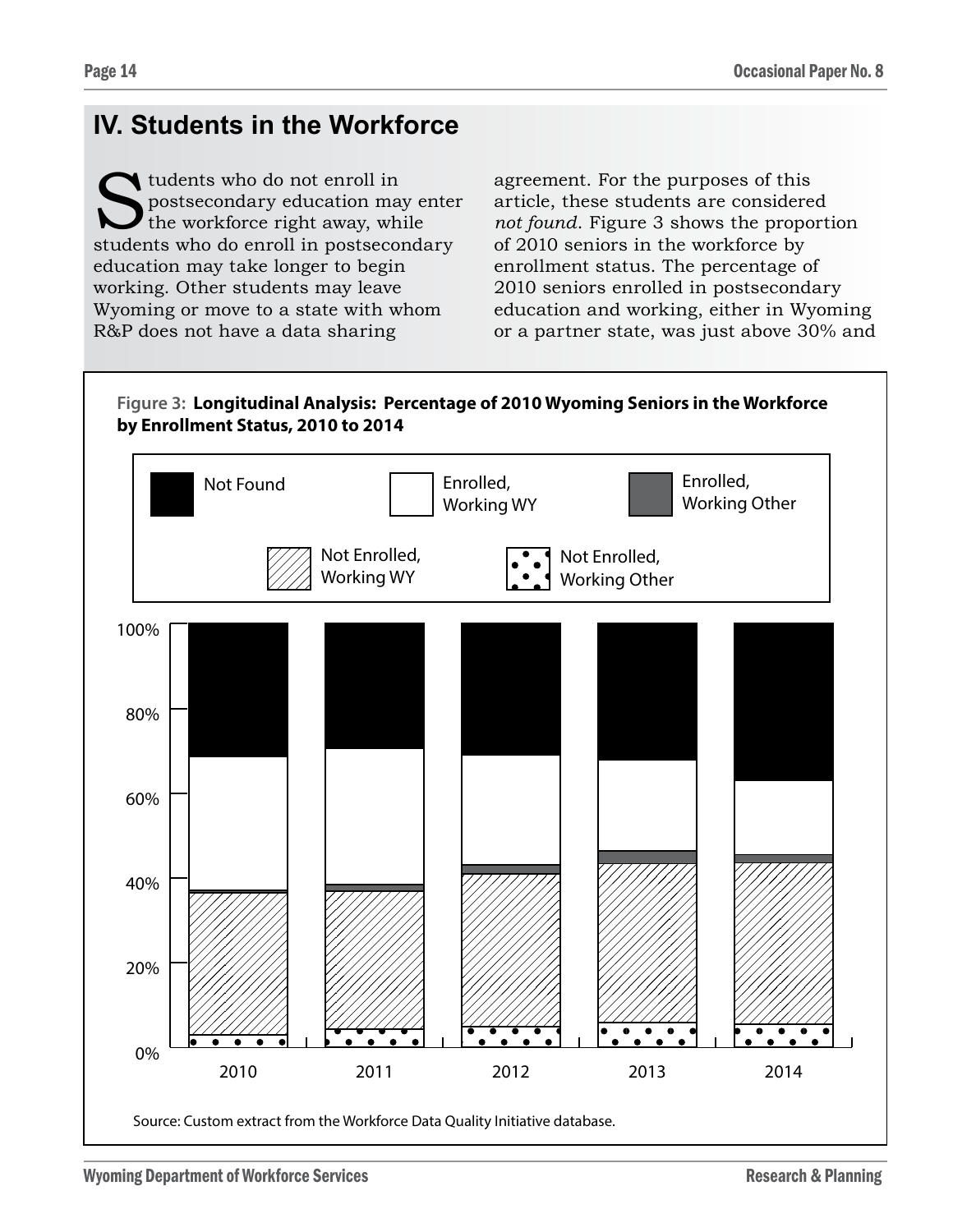the number of 2010 seniors working and not enrolled in postsecondary education was almost 40%. By 2014, the number of students enrolled and working dropped below 20% while the number of students not enrolled and working in Wyoming or a partner state increased.

The enrollment status of students has an effect on wages earned after secondary school. Overall, students not enrolled in postsecondary education tend to earn higher wages than enrolled students. In 2010, the annual median wage of 2010 seniors not enrolled in postsecondary education was about \$5,800, while the annual median wage for students enrolled was approximately \$4,100 (see Table 7). In

2012, the year in which enrolled students may have completed a two-year degree program, wages of non-enrolled 2010 seniors increased over \$6,000 from 2010 while the wages of enrolled students were only about 60% of non-enrolled students' wages (see Table 7).

The U.S. Department of Health and Human Services updates and publishes poverty guidelines every year (HHS, 2015). To remain above the 2014 poverty guidelines set by the Department of Health and Human Services, a household with one person must earn an annual wage of \$11,670. According to these guidelines, in 2014, the majority of 2010 seniors enrolled in postsecondary education earned wages below the poverty

| Table 7: Longitudinal Analysis: Median Annual Earnings (\$) of Wyoming 2010 Seniors by Enrollment Status, 2010 to 2014 |                 |         |            |                                                     |            |         |            |                                            |            |          |  |  |  |
|------------------------------------------------------------------------------------------------------------------------|-----------------|---------|------------|-----------------------------------------------------|------------|---------|------------|--------------------------------------------|------------|----------|--|--|--|
|                                                                                                                        |                 | 2010    | 2011       |                                                     |            | 2012    |            | 2013                                       |            | 2014     |  |  |  |
|                                                                                                                        | <b>Not</b>      |         | <b>Not</b> |                                                     | <b>Not</b> |         | <b>Not</b> |                                            | <b>Not</b> |          |  |  |  |
| County                                                                                                                 | <b>Enrolled</b> |         |            | <b>Enrolled Enrolled Enrolled Enrolled Enrolled</b> |            |         |            | <b>Enrolled Enrolled Enrolled Enrolled</b> |            |          |  |  |  |
| Albany                                                                                                                 | 4,576           | 3,494   | 8,945      | 5,293                                               | 12,232     | 7,205   | 11,519     | 8,555                                      | 18,965     | 10,514   |  |  |  |
| Big Horn                                                                                                               | 4,874           | 3,813   | 6,606      | 5,853                                               | 11,811     | 7,305   | 13,441     | 7,116                                      | 24,352     | 8,069    |  |  |  |
| Campbell                                                                                                               | 6,856           | 5,392   | 11,898     | 7,165                                               | 13,512     | 8,488   | 17,373     | 8,881                                      | 26,970     | 9,931    |  |  |  |
| Carbon                                                                                                                 | 3,484           | 3,579   | 9,356      | 5,668                                               | 10,391     | 8,176   | 13,049     | 10,743                                     | 23,081     | 14,046   |  |  |  |
| Converse                                                                                                               | 5,077           | 4,627   | 10,246     | 6,299                                               | 14,880     | 7,395   | 17,610     | 9,487                                      | 26,697     | 10,557   |  |  |  |
| Crook                                                                                                                  | 4,201           | 3,857   | 9,377      | 6,378                                               | 16,353     | 5,834   | 20,155     | 5,445                                      | 24,826     | 14,267   |  |  |  |
| Fremont                                                                                                                | 5,183           | 3,732   | 8,480      | 5,815                                               | 11,096     | 6,865   | 13,730     | 6,812                                      | 19,881     | 10,650   |  |  |  |
| Goshen                                                                                                                 | 4,479           | 3,239   | 9,572      | 4,737                                               | 9,521      | 5,363   | 15,258     | 8,675                                      | 20,683     | 8,603    |  |  |  |
| Hot Springs                                                                                                            | 5,562           | 3,762   | 12,777     | 5,783                                               | 10,120     | 8,751   | 11,348     | 14,765                                     | 20,810     | 17,599   |  |  |  |
| Johnson                                                                                                                | 5,769           | 3,554   | 9,497      | 4,546                                               | 12,650     | 7,214   | 15,008     | 6,186                                      | 20,811     | 8,869    |  |  |  |
| Laramie                                                                                                                | 5,793           | 3,811   | 9,788      | 5,841                                               | 12,213     | 7,425   | 15,355     | 7,631                                      | 19,379     | 9,273    |  |  |  |
| Lincoln                                                                                                                | 5,180           | 4,372   | 11,121     | 5,306                                               | 11,103     | 6,237   | 16,717     | 8,606                                      | 23,942     | 14,112   |  |  |  |
| Natrona                                                                                                                | 6,483           | 5,363   | 10,072     | 7,427                                               | 13,954     | 8,576   | 15,832     | 9,604                                      | 24,574     | 11,361   |  |  |  |
| Niobrara                                                                                                               | 5,817           | 2,962   | 6,547      | 3,655                                               | 6,696      | 7,065   | 6,044      | 6,955                                      | 16,663     | 13,778   |  |  |  |
| Park                                                                                                                   | 6,049           | 3,710   | 8,961      | 5,460                                               | 12,795     | 6,852   | 14,287     | 8,694                                      | 18,563     | 9,038    |  |  |  |
| Platte                                                                                                                 | 6,403           | 3,438   | 8,469      | 5,252                                               | 13,739     | 6,539   | 14,847     | 8,504                                      | 21,616     | 8,078    |  |  |  |
| Sheridan                                                                                                               | 6,244           | 3,686   | 8,717      | 5,306                                               | 9,972      | 6,591   | 14,572     | 7,898                                      | 19,777     | 10,054   |  |  |  |
| Sublette                                                                                                               | 5,954           | 3,388   | 6,977      | 5,594                                               | 8,643      | 7,665   | 12,678     | 9,208                                      | 24,441     | 6,122    |  |  |  |
| Sweetwater                                                                                                             | 5,876           | 4,346   | 10,529     | 7,542                                               | 13,210     | 7,561   | 15,619     | 7,312                                      | 23,446     | 9,318    |  |  |  |
| <b>Teton</b>                                                                                                           | 5,159           | 3,013   | 5,584      | 4,153                                               | 7,951      | 4,946   | 9,032      | 6,191                                      | 19,039     | 8,010    |  |  |  |
| Uinta                                                                                                                  | 5,464           | 4,005   | 10,164     | 6,953                                               | 12,781     | 7,304   | 13,743     | 7,348                                      | 18,831     | 9,849    |  |  |  |
| Washakie                                                                                                               | 5,997           | 4,689   | 10,142     | 5,207                                               | 14,944     | 8,200   | 16,315     | 8,586                                      | 27,018     | 13,614   |  |  |  |
| Weston                                                                                                                 | 5,653           | 3,990   | 9,140      | 5,998                                               | 11,128     | 7,090   | 17,865     | 13,601                                     | 28,297     | 17,831   |  |  |  |
| Wyoming                                                                                                                | \$5,807         | \$4,112 | \$9,511    | \$5,932                                             | \$12,441   | \$7,288 | \$14,991   | \$8,098                                    | \$21,676   | \$10,313 |  |  |  |

Note: Wages adjusted due to unavailability of Q3 and Q4 data for 2014. Source: Custom extract from the Workforce Data Quality Initiative database.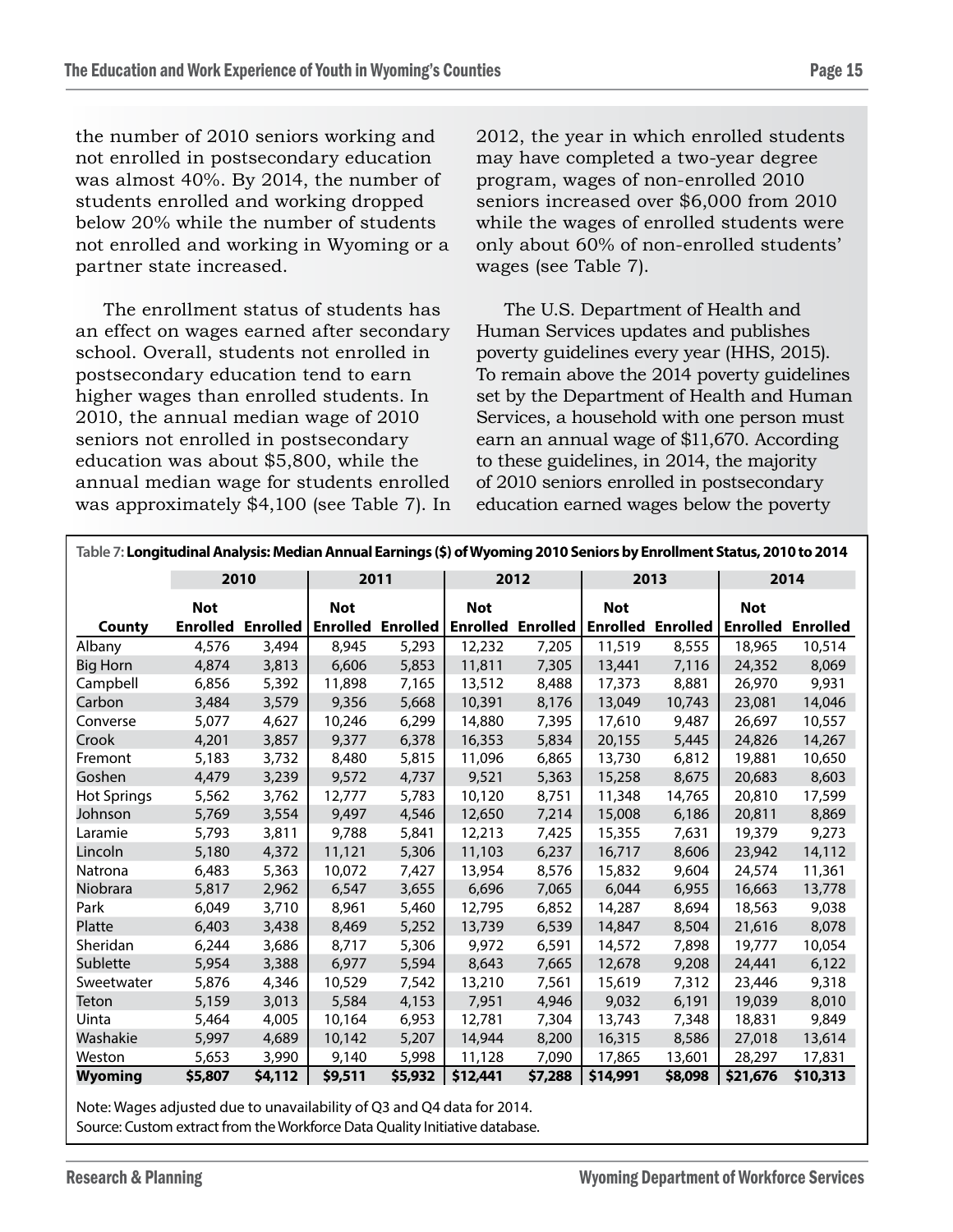line, with a statewide median wage of \$10,313. The 2010 seniors not enrolled in postsecondary education earned wages above the poverty line, with a statewide median wage of \$21,676 (see Table 7). In 2014, 2010 seniors from Weston (\$28,297), Washakie (\$27,018), and Campbell (\$26,697) counties had the highest median annual wages of students not enrolled in postsecondary education. Among students enrolled in postsecondary education, students from seven counties had median annual wages above the poverty guideline, with the highest median wage earned by students from Weston County (\$17,831).

The senior class of 2006/07 is the earliest class for which R&P has student data. In 2007, the annual median wage of the 2007

seniors from every county, except students not enrolled from Sublette County, was below the poverty guidelines for a household with one person (see Table 8, page 17). In other words, the majority of 2007 seniors earned wages below the poverty line whether they were enrolled in postsecondary education or not. Figure 4 shows that the majority of students who were not enrolled in postsecondary education earned wages above the poverty guideline by 2008. However, the annual median wage for students enrolled in postsecondary education did not exceed the poverty guideline until 2012. In 2012, the year after which 2007 seniors enrolled in postsecondary education might have graduated from a four-year institution, the

<sup>(</sup>Text continued on page 18)

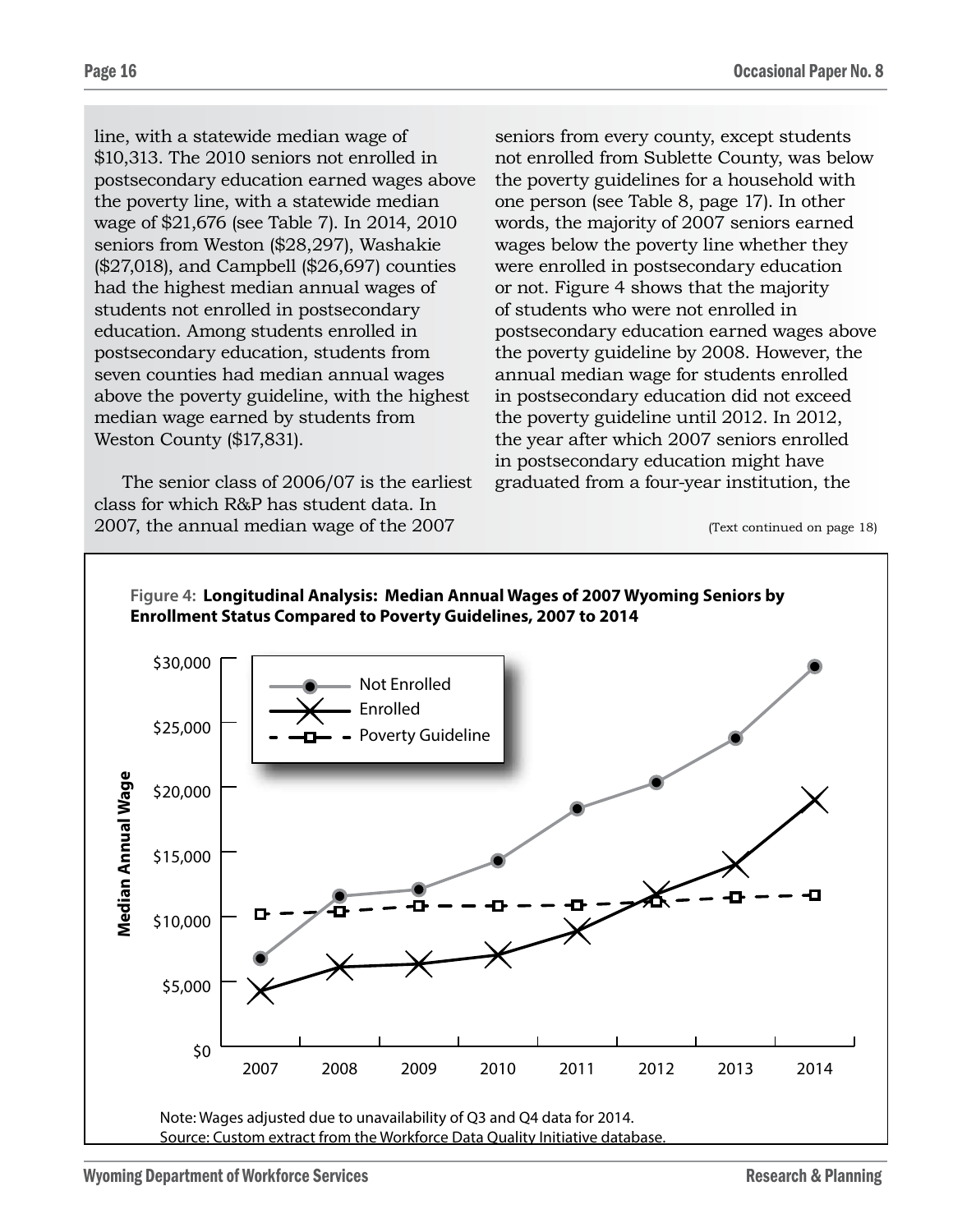|                                                                                                                        |      |               | Enrolled                 | 11,555        | 25,092   | 27,615   | 16,998 | 32,104   | 16,062 | 29,099  | 19,560 | $\sum_{i=1}^{n}$ | 10,659  | 20,472  | 14,525        | 23,603  | Q        | 20,685 | 37,326  | 23,301   | 23,590   | 24,725     | 12,996 | 17,874 | 56,946   | $\frac{37,183}{521,470}$ |                   |                                                 |                                                                        |                                                                             |  |  |  |  |
|------------------------------------------------------------------------------------------------------------------------|------|---------------|--------------------------|---------------|----------|----------|--------|----------|--------|---------|--------|------------------|---------|---------|---------------|---------|----------|--------|---------|----------|----------|------------|--------|--------|----------|--------------------------|-------------------|-------------------------------------------------|------------------------------------------------------------------------|-----------------------------------------------------------------------------|--|--|--|--|
|                                                                                                                        | 2014 | š             | Enrolled                 | 30,894        | 29,253   | 38,014   | 44,034 | 31,453   | 31,873 | 28,097  | 23,654 | 17,641           | 30,826  | 27,652  | 22,824        | 30,763  | 34,627   | 29,145 | 33,131  | 27,889   | 36,937   | 33,562     | 26,262 | 30,602 | 34,414   | 29,500                   | \$30,977          |                                                 |                                                                        |                                                                             |  |  |  |  |
|                                                                                                                        |      |               |                          | 11,507        | 12,617   | 15,799   | 11,952 | 20,053   | 19,128 | 16,050  | 9,646  | 14,213           | 9,936   | 14,053  | 12,604        | 18,300  | Q        | 14,416 | 10,827  | 14,906   | 6,270    | 13,520     | 9,665  | 11,260 | 17,362   | 14, 123                  |                   |                                                 |                                                                        |                                                                             |  |  |  |  |
|                                                                                                                        | 2013 | š             | <b>Enrolled Enrolled</b> | 20,737        | 19,506   | 32,129   | 32,010 | 21,370   | 27,815 | 21,869  | 25,478 | 9,750            | 23,154  | 21,185  | 16,038        | 25,666  | 26,738   | 23,011 | 30,032  | 25,257   | 29,413   | 26,116     | 16,691 | 22,296 | 21,531   | 29,324                   | \$23,776 \$14,032 |                                                 |                                                                        |                                                                             |  |  |  |  |
|                                                                                                                        |      |               | Enrolled                 | 8,512         | 11,704   | 12,090   | 9,745  | 13,937   | 12,573 | 12,157  | 13,811 | 9,750            | 7,840   | 10,868  | 11,975        | 15,302  | N/D      | 10,204 | 12,791  | 10,902   | 6,760    | 12,568     | 6,852  | 11,748 | 13,720   | 12,801                   | \$11,737          |                                                 |                                                                        |                                                                             |  |  |  |  |
|                                                                                                                        | 2012 | $\frac{5}{2}$ | Enrolled                 | 18,474        | 16,573   | 28,661   | 24,099 | 22,929   | 22,875 | 18,952  | 19,992 | 9,115            | 21,610  | 17,963  | 15,181        | 21,675  | 20,194   | 19,173 | 28,939  | 20,437   | 25,507   | 22,171     | 12,455 | 19,753 | 23,001   | 24.267                   | \$20,357          |                                                 |                                                                        |                                                                             |  |  |  |  |
|                                                                                                                        |      |               | Enrolled                 | 9,485         | 10,358   | 9,405    | 6,588  | 11,427   | 12,188 | 8,787   | 8,910  | 9,134            | 6,259   | 8,390   | 6,400         | 11,501  | 11,621   | 6,916  | 10, 114 | 10,549   | 10,945   | 9,824      | 6,621  | 7,950  | 7,455    | 8,888                    | \$8,888           |                                                 |                                                                        |                                                                             |  |  |  |  |
|                                                                                                                        | 2011 | š             | Enrolled                 | 18,301        | 14,762   | 24,329   | 21,369 | 18,854   | 17,763 | 14,385  | 17,797 | 6,690            | 17,401  | 17,084  | 10,417        | 19,518  | 18,874   | 15,117 | 20,754  | 18,984   | 19,723   | 19,719     | 13,406 | 18,260 | 17,768   | 26,646                   | \$18,332          |                                                 |                                                                        |                                                                             |  |  |  |  |
|                                                                                                                        |      |               | Enrolled                 | 6,827         | 7,155    | 8,393    | 5,531  | 8,978    | 8,514  | 6,283   | 7,057  | 6,597            | 4,555   | 5,571   | 5,110         | 9,615   | 11,907   | 7,376  | 4,989   | 7,146    | 7,430    | 8,265      | 5,076  | 6,608  | 8,351    | 8,242                    | \$7,049           |                                                 |                                                                        |                                                                             |  |  |  |  |
|                                                                                                                        | 2010 | š             | Enrolled                 | 13,168        | 16,389   | 21,794   | 19,165 | 18,004   | 19,956 | 11,519  | 11,481 | 11,052           | 14,055  | 14,573  | 9,642         | 14,892  | 9,261    | 12,443 | 18,967  | 16,377   | 11,604   | 14,008     | 7,756  | 11,878 | 11,980   | 23,403                   | \$14,321          |                                                 |                                                                        |                                                                             |  |  |  |  |
|                                                                                                                        |      |               | Enrolled                 | 5,991         | 5,661    | 8,283    | 4,852  | 7,500    | 8,140  | 6,753   | 4,414  | 5,621            | 5,354   | 5,797   | 5,745         | 8,192   | 0,621    | 5,258  | 4,839   | 6,643    | 6,527    | 5,926      | 4,511  | 5,996  | 7,073    | 8,272                    | \$6,350           |                                                 |                                                                        |                                                                             |  |  |  |  |
|                                                                                                                        | 2009 | š             | holled<br>面              | 9,275         | 11,084   | 18,701   | 14,328 | 17,403   | 14,027 | 10,081  | 10,095 | 8,440            | 10,986  | 11,607  | 7,771         | 13,151  | 5,941    | 12,727 | 13,450  | 13,440   | 11,188   | 12,807     | 7,019  | 9,779  | 9,678    | 26,618                   | 12,100<br>S       |                                                 |                                                                        |                                                                             |  |  |  |  |
|                                                                                                                        |      |               | <b>Enrolled</b>          | 5,733         | 5,356    | 7,556    | 5,401  | 7,700    | 7,577  | 5,520   | 4,848  | 5,376            | 5,225   | 5,321   | 5,738         | 7,740   | 6,652    | 5,616  | 4,001   | 6,720    | 8,522    | 7,192      | 4,935  | 6,200  | 6,134    | 9.680                    | \$6,114           |                                                 |                                                                        |                                                                             |  |  |  |  |
|                                                                                                                        | 2008 | $\frac{1}{2}$ | Enrolled                 | 8,522         | 12,109   | 18,475   | 13,105 | 9,717    | 10,502 | 11,293  | 11,378 | 6,985            | 12,051  | 10,534  | 10,933        | 12,460  | 9,006    | 9,555  | 9,392   | 10,304   | 15,301   | 12,710     | 5,940  | 10,301 | 9,508    | 19,363                   | \$11,582          |                                                 |                                                                        |                                                                             |  |  |  |  |
|                                                                                                                        |      |               | Enrolled                 | 2,747         | 3,994    | 5,425    | 3,261  | 5,248    | 4,292  | 4,012   | 3,818  | 3,845            | 3,824   | 3,879   | 4,190         | 5,064   | 2,476    | 4,014  | 3,434   | 4,524    | 5,008    | 4,382      | 4,204  | 4,870  | 3,961    | 4,320                    | \$4,259           |                                                 |                                                                        |                                                                             |  |  |  |  |
|                                                                                                                        | 2007 | $\frac{1}{2}$ | Enrolled                 | 4,492         | 5,545    | 9,526    | 5,588  | 5,400    | 5,975  | 5,569   | 5,643  | 5,908            | 7,026   | 6,562   | 6,084         | 7,164   | 4,808    | 6,181  | 6,984   | 6,558    | 10,293   | 7,337      | 5,055  | 7,589  | 6,479    | 7,310                    | \$6,775           |                                                 |                                                                        |                                                                             |  |  |  |  |
| Table 8: Longitudinal Analysis: Annual Median Earnings (\$) of Wyoming 2007 Seniors by Enrollment Status, 2007 to 2014 |      |               | County                   | <b>Albany</b> | Big Horn | Campbell | Carbon | Converse | Crook  | Fremont | Goshen | Hot Springs      | Johnson | Laramie | <b>Incoln</b> | Natrona | Niobrara | Park   | Platte  | Sheridan | Sublette | Sweetwater | Teton  | Uinta  | Washakie | Weston                   | Wyoming           | N/D = not discloseable due to confidentiality.  | Note: Wages adjusted due to unavailability of Q3 and Q4 data for 2014. | Source: Custom extract from the Workforce Data Quality Initiative database. |  |  |  |  |
| <b>Research &amp; Planning</b>                                                                                         |      |               |                          |               |          |          |        |          |        |         |        |                  |         |         |               |         |          |        |         |          |          |            |        |        |          |                          |                   | <b>Wyoming Department of Workforce Services</b> |                                                                        |                                                                             |  |  |  |  |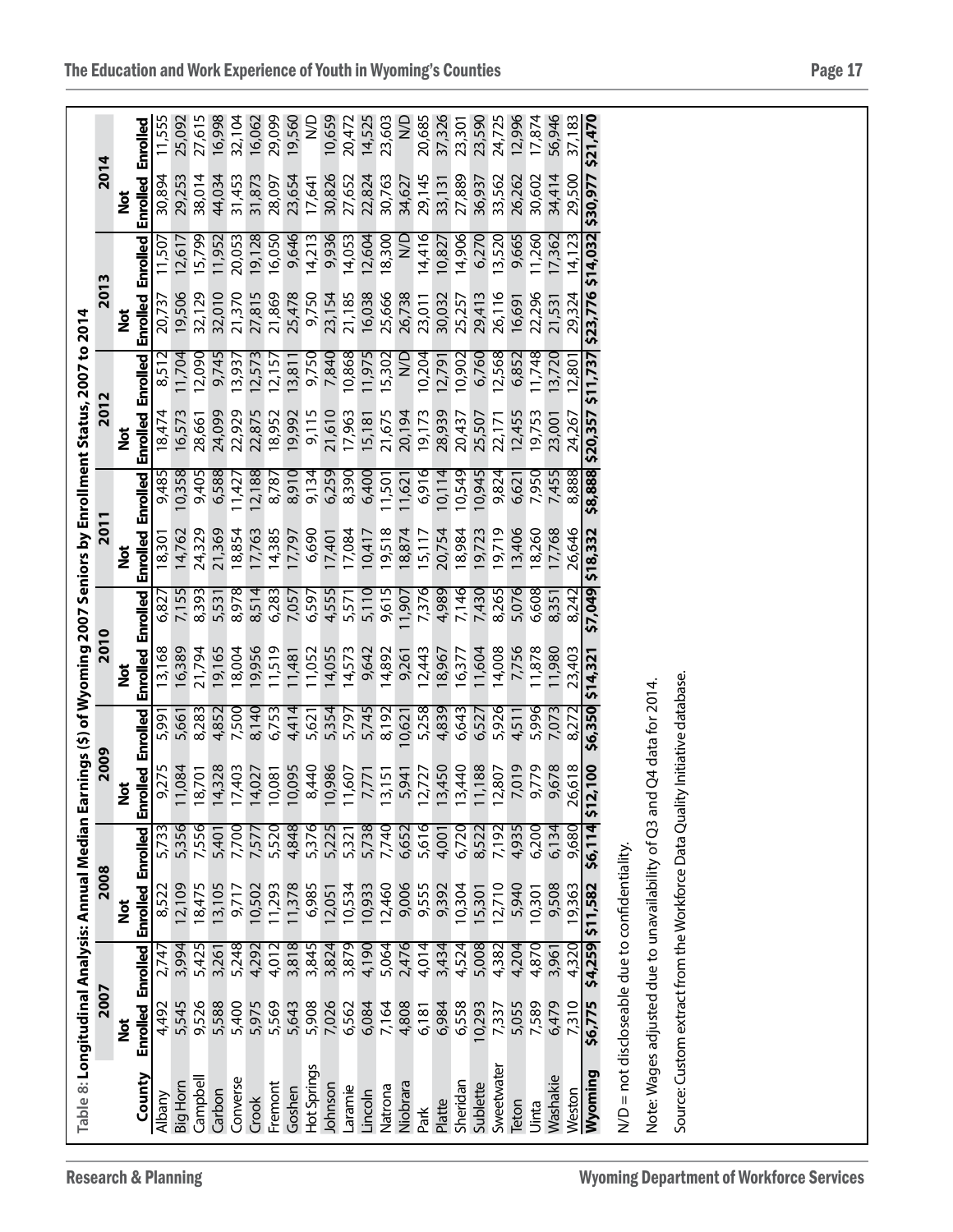(Text continued from page 16)

annual median wage statewide and in most counties exceeded \$20,000 (see Table 8, page 17). Because the 2010 seniors have not been out of secondary school as long as 2007 seniors, it is not surprising that the average annual median wage for these students is much lower and still below the poverty line

for many counties in 2014 (see Table 7, page 15).

Different industries provide different levels of economic security that could influence the migration of young people. As indicated earlier, Wyoming youth tend

(Text continued on page 20)

# **Box: Industry Classification**

The North American Industry Classification System (NAICS) is "the standard used by Federal statistical agencies in classifying business establishments for the purpose of collecting, analyzing, and publishing statistical data related to the U.S. business economy" (U.S. Census Bureau, 2014). NAICS was adopted in 1997 to replace the Standard Industrial Classification (SIC) system.

The article by Toups (1997) referenced in this publication was written when industries were classified under the SIC system. In 1995, the majority of youth were found working in retail trade (SIC 52-59) and services (SIC 70-89). In 2014Q1, the majority of youth were found working in leisure & hospitality (NAICS 71-72) and retail trade (NAICS 44-45). This box provides definitions of these industries according to SIC and NAICS manuals.

### **Reference**

U.S. Census Bureau. (2014). Introduction to NAICS. Retrieved January 20, 2016, from http://www.census.gov/eos/www/naics/

| <b>Standard Industrial Classification</b>      | <b>North American Industry</b>           |
|------------------------------------------------|------------------------------------------|
| (SIC)                                          | <b>Classification System (NAICS)</b>     |
| <b>Retail Trade (SIC 52-59):</b> Division      | Retail Trade (NAICS 44-45): Sector       |
| includes establishments engaged in             | comprises establishments engaged in      |
| selling merchandise for personal or            | retailing merchandise, generally without |
| household consumption and rendering            | transformation, and rendering services   |
| services incidental to the sale of goods.      | incidental to the sale of merchandise.   |
| <b>Services (SIC 70-89):</b> Division includes | Leisure & Hospitality (NAICS 71-         |
| establishments primarily engaged in            | <b>72):</b> Sector consists of the Arts, |
| providing a wide variety of services for       | Entertainment, & Recreation (NAICS 71)   |
| individuals, business and government           | and Accommodation & Food Services        |
| establishments, and other organizations.       | (NAICS 72) sectors.                      |
| Source: Standard Industrial                    | Source: North American Industry          |
| Classification Manual                          | Classification System Manual             |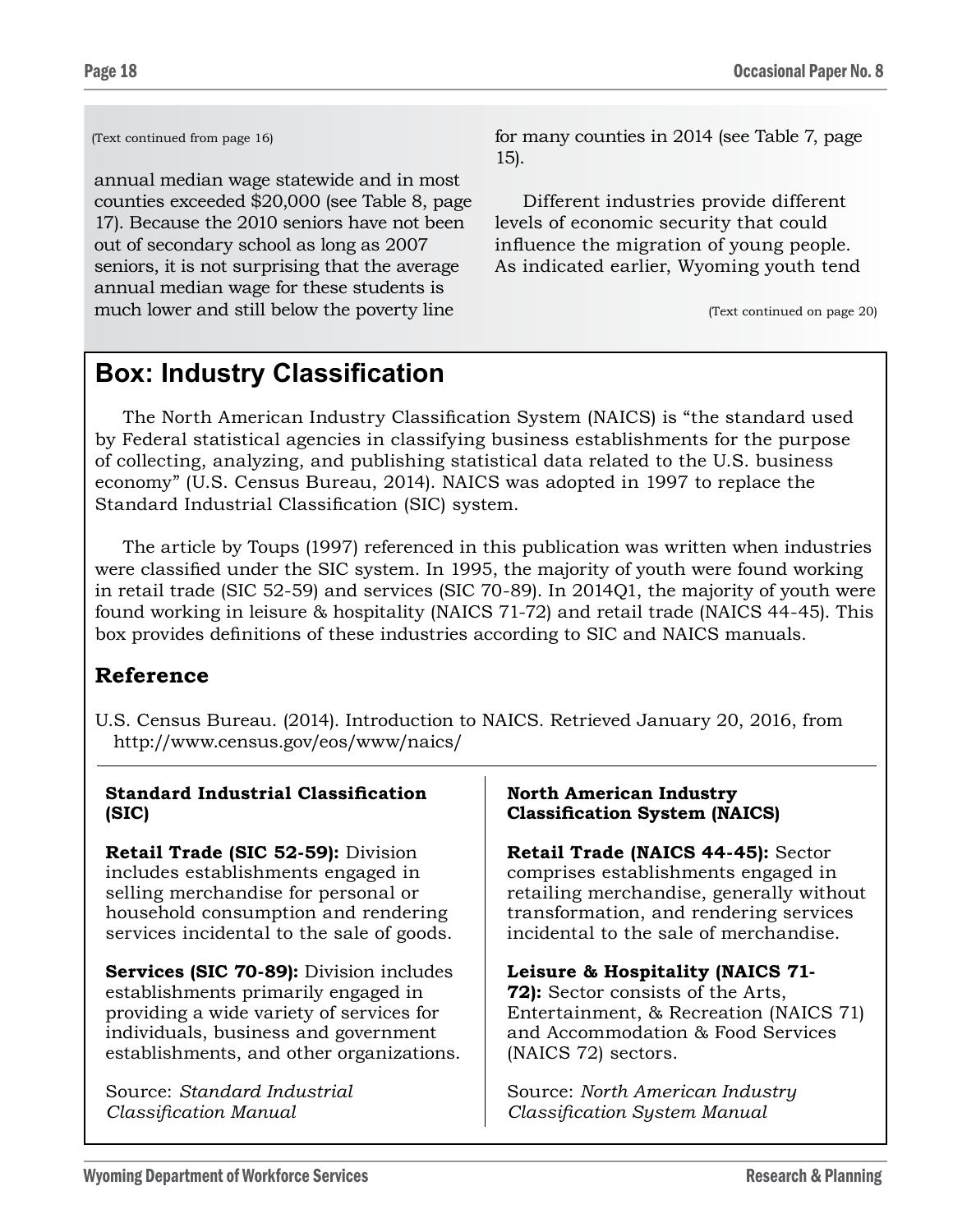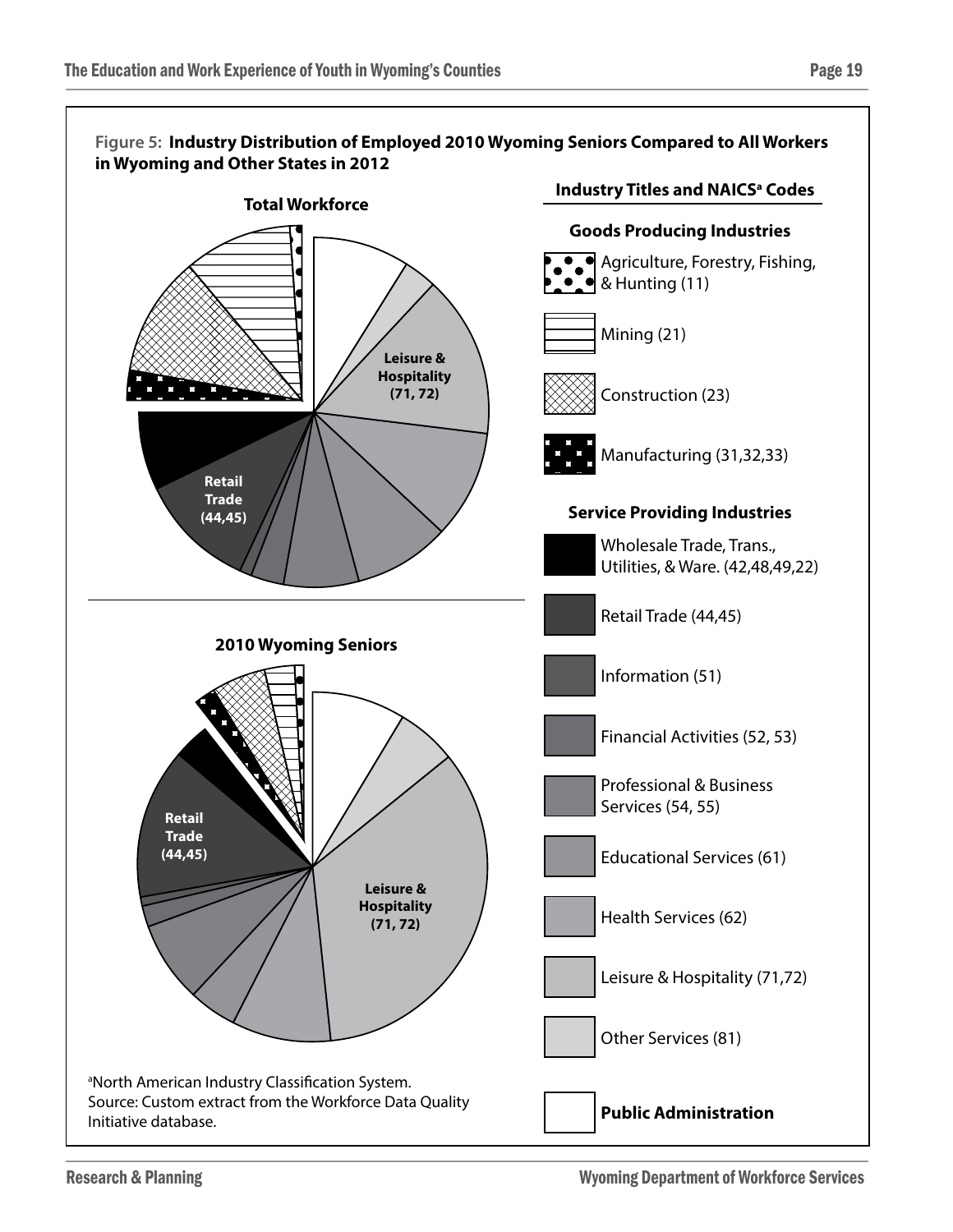(Text continued from page 18)

to work in lower paying industries, such as leisure & hospitality and retail trade (Toups, 1997, and Hammer & Holmes, 2015; see Box for further discussion about industry classification). Figure 5 (see page 19) coincides with the findings of Toups (1997) and Hammer & Holmes (2015), showing that the majority of 2010 seniors were working in leisure and hospitality and retail trade in 2012.

Many 2010 seniors also worked in public administration and health services in 2012. The industry distribution of all Wyoming workers was more diverse than that of 2010 seniors, indicating that eventually, youth leave their jobs in leisure & hospitality and find work in other industries. More information on the students working by industry and by county can be found in the *WDQI Report No. 1* Appendix tables at http://doe.state. wy.us/LMI/education\_we\_connect.htm.

# **V. Conclusion and References**

The different opportunities and<br>attitudes toward education wit<br>each Wyoming county create a<br>opportunity for further research to attitudes toward education within each Wyoming county create an opportunity for further research to understand the different pathways taken by secondary students. Students in more rural counties in the state may commute to other counties for work or school. Future research will include the number of students who leave their home county for school or work and the turnover those students experience. The stability of jobs and wages earned affect students' decisions to migrate around and outside of Wyoming.

The percentage of students enrolled in postsecondary school differed among Wyoming counties. The proximity of students to a postsecondary institution could affect decisions to enroll, but according to Papay, Murname, and Willett (2014), family income and socioeconomic status also influence student success. Future research will analyze the effect of socioeconomic status and educational attainment on high school graduation and postsecondary enrollment of Wyoming high school students by county.

As indicated earlier, the different

industries in which students work will provide different levels of economic security. Over time, when students establish their place in the workforce, the industries in which they begin working can affect their job stability and wages. Future research on the industry sectors that employ students enrolled in postsecondary education and those that employ students not enrolled in postsecondary education will give further insight on how postsecondary enrollment affects economic security. Moreover, in a state in which cycles of economic expansion and contraction occur frequently, this research will provide information on the effect of educational attainment on UI claimants.

Wyoming secondary students have many different pathways they can take upon high school completion. These different paths all lead to different levels of success. Research & Planning has the tools to follow students into postsecondary education and the workforce to understand why students may leave Wyoming, or the labor force in general, and what leads to economic security of Wyoming high school students.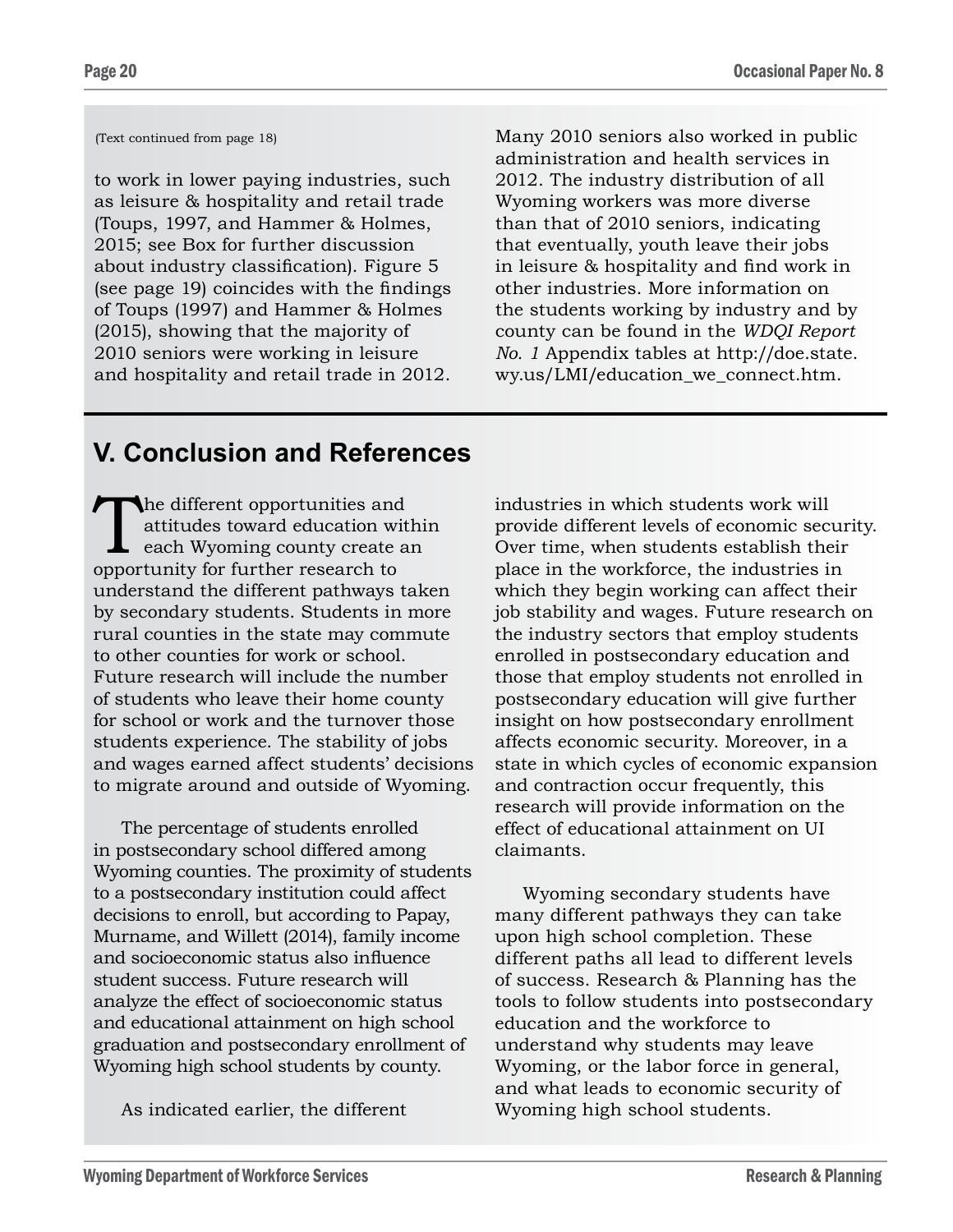### **References**

- Annual Update of HHS Poverty Guidelines, 80 FR §3236 (2015).
- Diggle, P., Heagerty, P., Liang, K., & Zeger, S. (2002). Introduction. In *Analysis of Longitudinal Data* (Chapter 1). Retrieved December 23, 2015, from https://books. google.com/books?id=mntoAgAAQBAJ& printsec=frontcover&source=gbs\_ge\_sum mary\_r&cad=0#v=onepage&q&f=false
- Gallagher, T., Glover, T., Hammer, L., Holmes, M., & Moore, M. (2013, April). *Workforce Data Quality Initiative Report No. 1 for Wyoming: School Attendance and Employment, 2006 to 2013*. Retrieved December 23, 2015, from http://doe. state.wy.us/LMI/education\_we\_connect/ WDQI\_Pub1.pdf
- Glover, W. (2012). *A Decade Later: Tracking Wyoming's Youth Into the Labor Force*. Retrieved December 23, 2015, from http://doe.state.wy.us/LMI/w\_r\_ research/A\_Decade\_Later.pdf
- Hammer, L. & Holmes, M. (2015). Fewer youth working in Wyoming. *Wyoming Labor Force Trends, 52*(3). Retrieved December 23, 2015, from http://doe.state. wy.us/LMI/trends/0315/a1.htm
- Papay, J., Murname, R., & Willett, J. (2014). Income-based inequality in education outcomes: Learning from state longitudinal data systems (NBER Working Paper 20802). Cambridge, MA: National Bureau of Economic Research. Retrieved January 8, 2016, from http:// www.nber.org/papers/w20802
- Toups, C. (1997). Work experiences of Wyoming's youth. *Wyoming Labor Force Trends, 34*(7). Retrieved December 23, 2015, from http://doe.state.wy.us/ LMI/0797/0797toc.htm
- U.S. Department of Education. (2008, October). *A Uniform, Comparable Graduation Rate*. Retrieved January 6, 2015, from U.S. Department of Education: http://www2.ed.gov/policy/ elsec/reg/proposal/uniform-grad-rate. html

Wyoming Department of Education. (2009, June). *Wyoming's High School Graduation and Dropout Rates and Policies: An Overview*. Retrieved January 6, 2015, from Wyoming Department of Education: http://edu.wyoming.gov/ downloads/board/Wyomings\_High\_ School\_Graduation\_and\_Dropout\_ Rates and Policies An Overview-June09.pdf